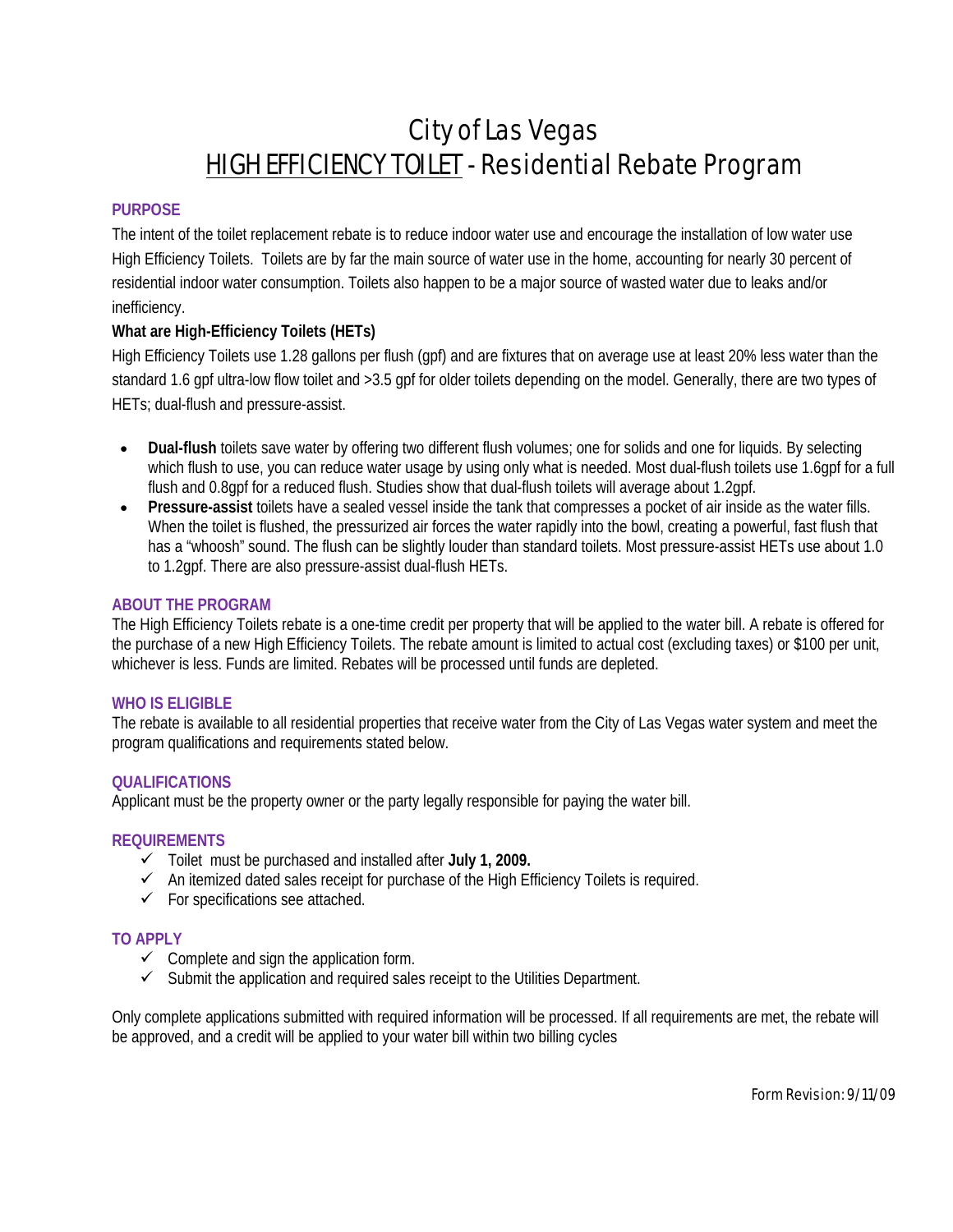# City of Las Vegas Water Conservation - Residential Rebate Policy

# **Section 1. Scope:**

The City of Las Vegas is pleased to offer a limited residential rebate program on a first-come, first-serve basis. This program is being offered as a means to reduce the amount of water used by consumers. The program will remain in effect until budgeted funds are depleted.

# **Section 2. Rebate Programs Offered:**

| Category                          | <b>Rebate Amount</b> | Rebate<br><b>Maximum</b> | <b>Approved Product</b>          |
|-----------------------------------|----------------------|--------------------------|----------------------------------|
| <b>Indoor Rebates</b>             |                      |                          |                                  |
| <b>High Efficiency</b><br>Toilets | \$100                | \$100                    | Any EPA WaterSense labeled model |

1. **WaterSense**, is a partnership program sponsored by EPA, seeks to protect the future of our nation's water supply by offering people a simple way to use less water. **http://www.epa.gov/watersense/index.htm**

# **Section 3. Approval & Reimbursement Process:**

| Step One: | Read specific Rebate Program Eligibility Criteria and Requirements carefully. |
|-----------|-------------------------------------------------------------------------------|
| Step Two: | Complete & Return the specific Rebate Request Form.                           |

Step Three: Submit Original Receipt to Utilities Dep't. Customer Service Rep

# **Section 4. General Program Eligibility Criteria and Requirements:**

The following criteria and requirements must be met for a customer to be deemed eligible for a rebate. *4.01. Eligible Participants:* 

- i. Applicant must be a City of Las Vegas single-family residential water customer. .
- ii. Only one indoor and outdoor rebate will be provided per customer.
- *iii.* Rebate credits cannot be transferred to other accounts, even if both properties are owned by the same individual.
- *iv.* The applicant's utility account must be in good standing.

*4.02. Qualifying Equipment:* 

- i. This offer is good only to those replacing existing models; not for new construction and/or room additions. Also, the replacement of existing low flow devices or low water use outdoor landscaping does not qualify.
- ii. Equipment must be new and must be a qualifying model as approved by the City Utilities Department. For a list of qualifying equipment contact the City Utilities Department at 454-3832.

*4.03. Application:* 

- a) Customers must purchase and install the appropriate equipment or landscaping. The customer must complete a rebate application form and include the **ORIGINAL** sales receipt. The manufacturer and model of the equipment must be listed on the receipt.
- b) Application packets are available online at http://www.lasvegasnm.gov or by calling 454-3832. Packets are also available at the Utility Customer Services Division.
- c) Completed rebate application forms, along with the original sales receipt, must be mailed to:

City of Las Vegas Utilities Department Water Conservation Rebate Program 905 12th St. Las Vegas, NM 87701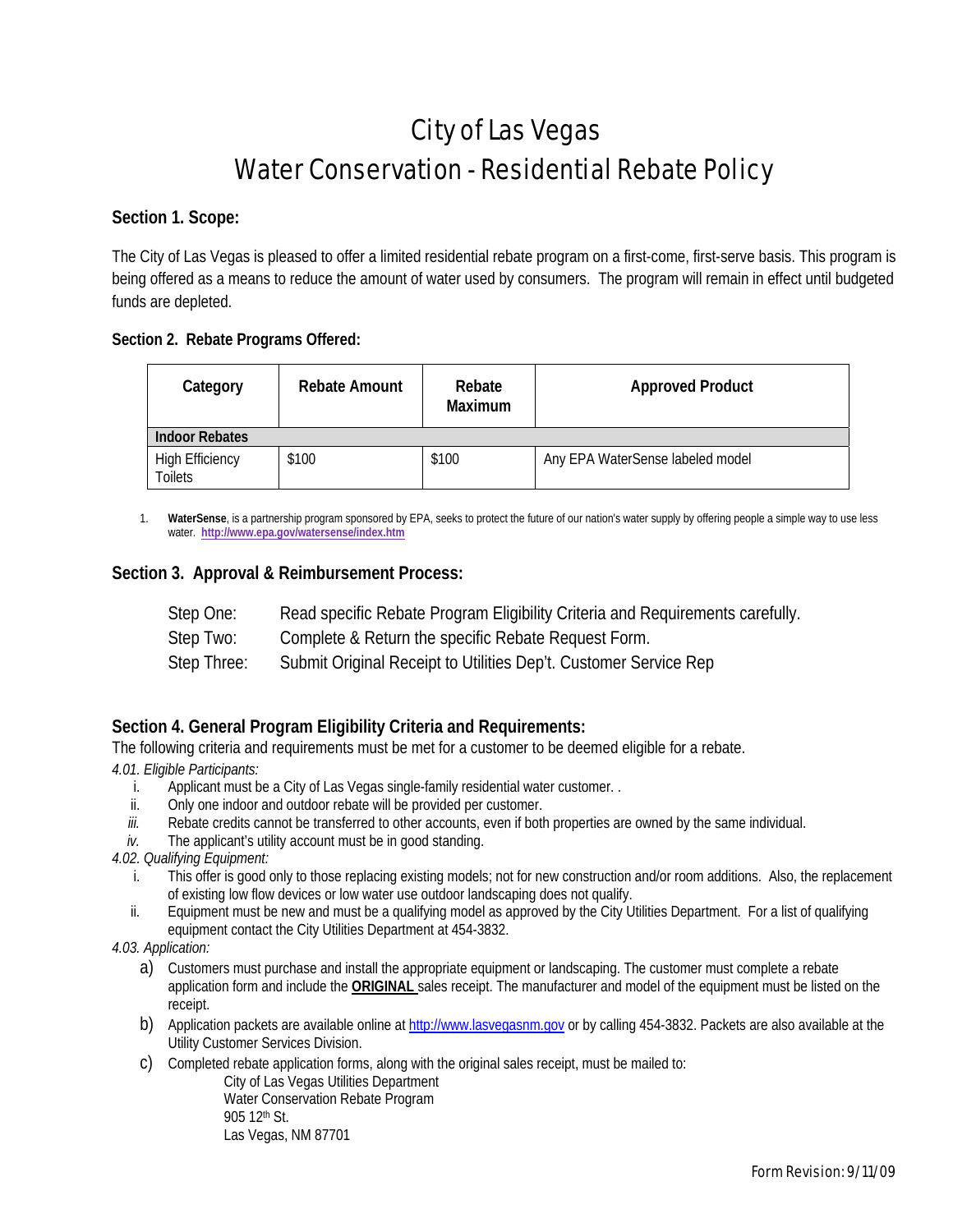#### *4.04. Installation:*

- a) It is the customer's responsibility to ensure proper installation. The City recommends that installation be performed by a qualified plumber or landscaping firm.
- *4.05. Reimbursement:* 
	- i. The original sales receipt must be dated no earlier than July 1, 2009.
	- ii. Eligible participants will receive a credit on their utility bill within two billing cycles after receiving approved application form and original receipt. If the purchase price, not including tax, is less than the rebate, the rebate will be for the purchase price amount. For indoor devices, the purchase price is calculated for the device and does not include installation, accessories or other related items.
	- iii. If in the event that after qualifying, a customer defaults on any utility payment obligations to the City of Las Vegas, the City may, at its sole discretion, apply the rebate as a credit against such default amounts.
	- *iv.* Reimbursement request and application approval must be received within 30 days of purchase

#### *4.06. Other Terms & Conditions:*

- i. The Utility Department reserves the right to withhold payment of any rebate until any identified problems with the applications are resolved.
- ii. The Utility may alter the rebate program at any time and without notice to customer.
- iii. The removed device cannot be reused and must be disposed of by returning to the City of Las Vegas Utilities Department.
- iv. The Applicant agrees to an installation verification visit if one is scheduled by the Utilities Department staff, and may be asked to respond to a follow-up survey conducted by Utilities Department staff. Inspections will be made at reasonable time and with reasonable notice for up to one year after purchase.
- 4.07. Limit of Liability; Indemnification:
	- v. In no way shall the City Vegas be liable for, and Customer hereby agrees to indemnify, defend and hold harmless the City, its subsidiaries or affiliates, and their respective employees, officers and directors, from and against any and all liability, loss, damage, cost or expense, including attorney's fees, that may be caused by, due to, occasioned by, or otherwise arising out of the installation, operation, disoperation, or use of Customer's Qualifying Equipment.
	- vi. Customer acknowledges and agrees that in no event shall any statement, representation, or lack thereof, either express or implied by the City, relieve the Customer of exclusive responsibility for the Customer's system. Specifically, the City of Las Vegas, Utility Department approval of the rebate application, payment of the rebate, or any Utility inspection of the Qualifying Equipment shall not be construed as confirming or endorsing the Equipment design or its operating or maintenance procedures or as a warranty or guarantee as to the safety, reliability, or durability of the Qualifying Equipment.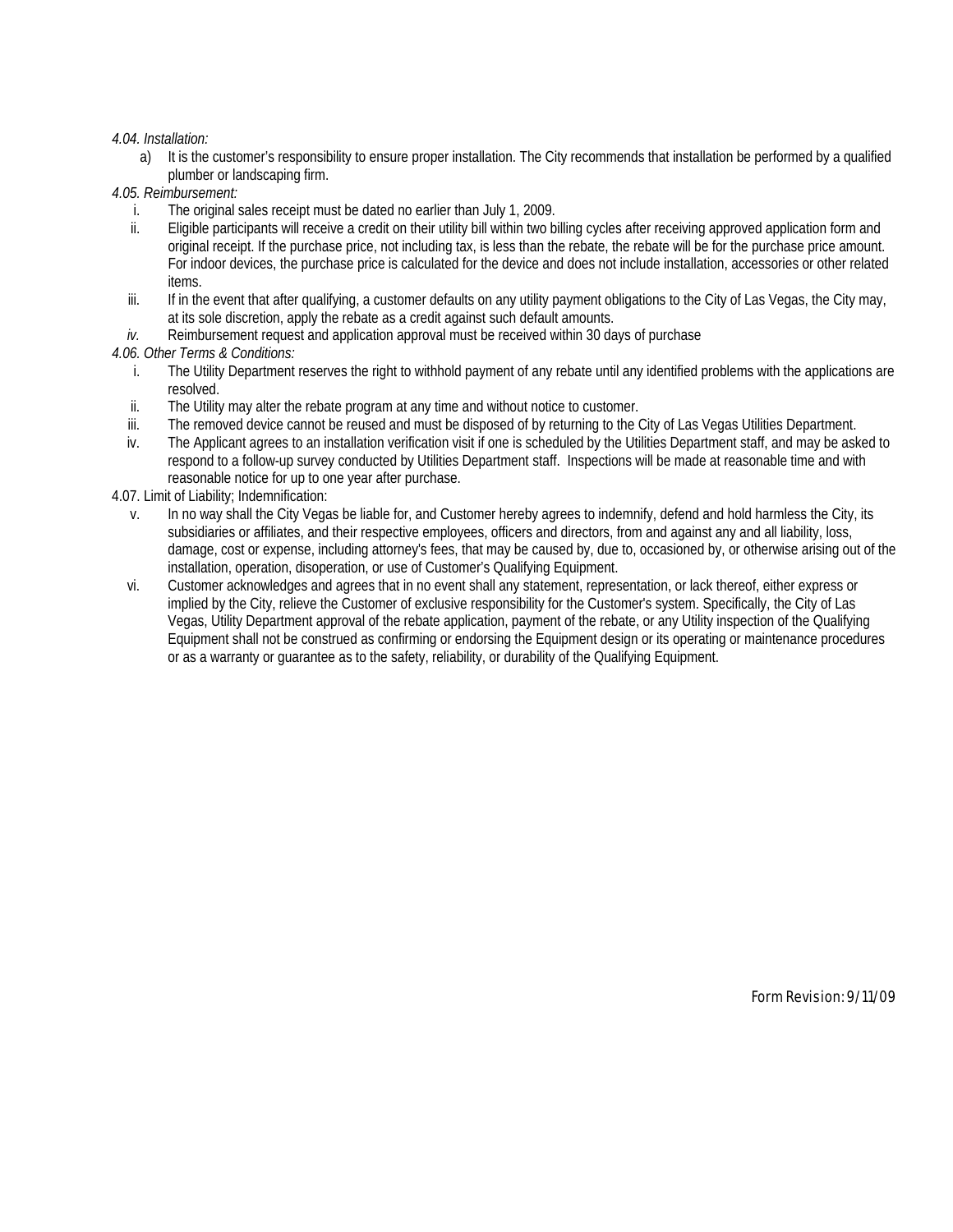#### **City of Las Vegas, Utilities Department 905 12th street, Las Vegas, NM Phone: (505) 454‐3832**

# **HIGH EFFICIENCY TOILET REBATE APPLICATION**

| <b>CUSTOMER INFORMATION</b>                              |                                        |  |  |
|----------------------------------------------------------|----------------------------------------|--|--|
| No of Resident in Household:<br><b>Application Date:</b> |                                        |  |  |
|                                                          |                                        |  |  |
| First Name:                                              | Last Name:                             |  |  |
| Contact Name:                                            | Phone No.:                             |  |  |
| <b>Installation Address:</b>                             | Number of Bathrooms:                   |  |  |
| Customer ID No. (first number on bill)                   | Address ID No. (second number on bill) |  |  |

#### Homeowner Renter **Type**: Single‐family Condo/Townhouse Apartment Mobile Home (PLEASE CHECK ONE) (PLEASE CHECK ONE)

| <b>PRODUCT INFORMATION</b> |                                                                                                         |  |  |  |  |  |
|----------------------------|---------------------------------------------------------------------------------------------------------|--|--|--|--|--|
| <b>Manufacture</b>         | Model No.<br><b>Installation Date</b><br><b>Purchase Date</b><br><b>Incentive Amount</b><br>Replacement |  |  |  |  |  |
|                            | \$100<br>$\square$ Yes<br>$\Box$ No                                                                     |  |  |  |  |  |

# **IMPORTANT CUSTOMER INFORMATION**

(Please read Rebate Policy, Rebate Program Details, and General Requirements & Eligibility Requirements carefully before signing)

- $\checkmark$  The toilet must be new. The machine must be a qualifying model approved by the City Utility Department.
- $\checkmark$  The toilet must remain in the possession of the original purchaser, or remain at the original installation address for at least one year from the date of purchase.
- year from the date of purchase.<br>► Customer agrees not to alter the toilet to increase flow of water through fixtures.
- $\checkmark$  Some installations may be selected for a random inspection. At reasonable times and with reasonable notice, you agree to allow the City to inspect the machine at the installation address for up to one year after purchase.
- $\checkmark$  Rebates will be issued as a credit to the City water bill for the installation address. Failure to comply with the program requirements shall result in revocation of the rebate.
- $\checkmark$  The effective date of this program is July 1, 2009. Purchases made prior to this date are not eligible for rebate. Your rebate credit should show up on your water bill within two billing cycles after the application is processed.
- $\checkmark$  In the event this program is discontinued, this voucher will be honored only if received by the City Utility Department within 30 days after the date of purchase.

*I certify that the information on this application is true and correct and that I have read, understand, and agree to program requirements as stated in the "City of Las Vegas Water Conservation-Residential Rebate Policy." Application must be signed in order to be processed.*

**Signature:\_\_\_\_\_\_\_\_\_\_\_\_\_\_\_\_\_\_\_\_\_\_\_\_\_\_\_\_\_\_\_ Date\_\_\_\_\_\_\_\_\_\_\_\_\_\_\_\_\_\_\_\_\_\_\_\_\_\_\_\_\_\_\_\_**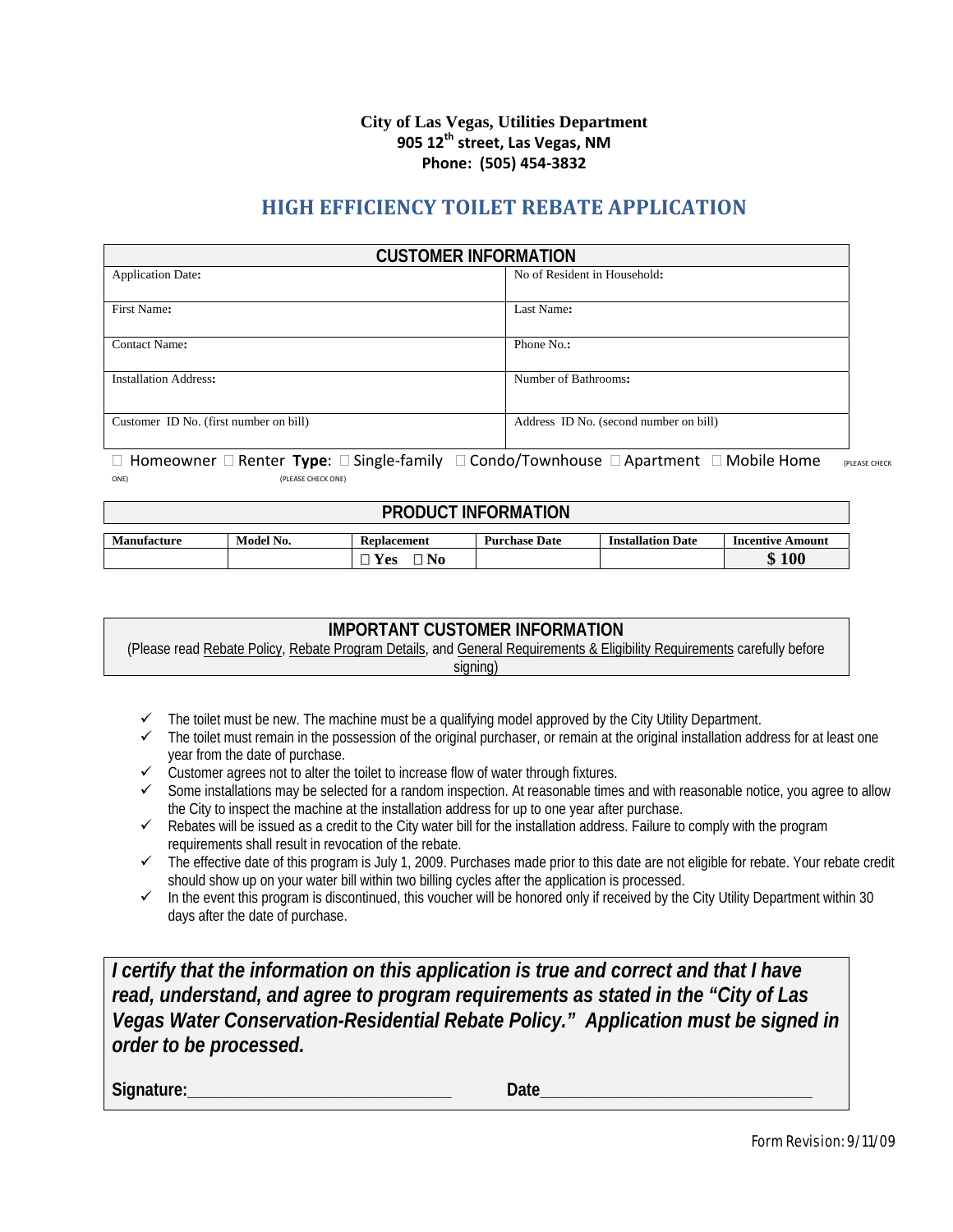# **Find a WaterSense Labeled High-Efficiency Toilet\***

The following toilets have been certified to meet WaterSense criteria, which means you can expect exceptional performance while reducing your water use.

WaterSense retailers commit to making WaterSense products available in stores. However, products may not be available in all markets.

*Please note:* Many high-efficiency toilets are sold in two parts, with the tank and bowl sold separately. When components combine to make a WaterSense labeled product, tanks should include the words "When used in combination with [bowl model number/name]" in close proximity to the label, and similarly with bowl labeling. Only the combinations listed below have been certified to bear the WaterSense label.

Model numbers often contain wildcard characters before or after the base model number, such as \*, #, and X, that serve as placeholders for numbers or letters that indicate attributes like color and finish.

| <b>Brand Name</b> | <b>Model Name</b>                                              | <b>Model Number</b> |             |             |
|-------------------|----------------------------------------------------------------|---------------------|-------------|-------------|
|                   |                                                                | <b>HET</b>          | <b>Tank</b> | <b>Bowl</b> |
| American Standard | Cadet 3 FloWise<br><b>Elongated Toilet</b>                     | 2832.128            | 4021.128    | 3014.128    |
| American Standard | Cadet 3 FloWise<br>Right Height<br><b>Elongated Toilet</b>     | 2835.128            | 4021.128    | 3016.128    |
| American Standard | Cadet 3 FloWise<br><b>Round Front Toilet</b>                   | 2829.128            | 4021.128    | 3011.128    |
| American Standard | <b>Cadet FloWise</b><br><b>Pressure Assist EL</b><br>Toilet    | 2462.100            | 4142.100    | 3481.100    |
| American Standard | <b>Cadet FloWise RH</b><br><b>EL Pressure Assist</b><br>Toilet | 2467.100            | 4142.100    | 3483.100    |
| American Standard | Cadet3 FloWise<br>1pc., Lined                                  | 2403.513            |             |             |
| American Standard | Cadet3 FloWise<br>Compact EL One-<br>piece Complete<br>Toilet  | 2568.128            |             |             |
| American Standard | Cadet3 FloWise NH 2832.513                                     |                     | 4021.513    | 3014.128    |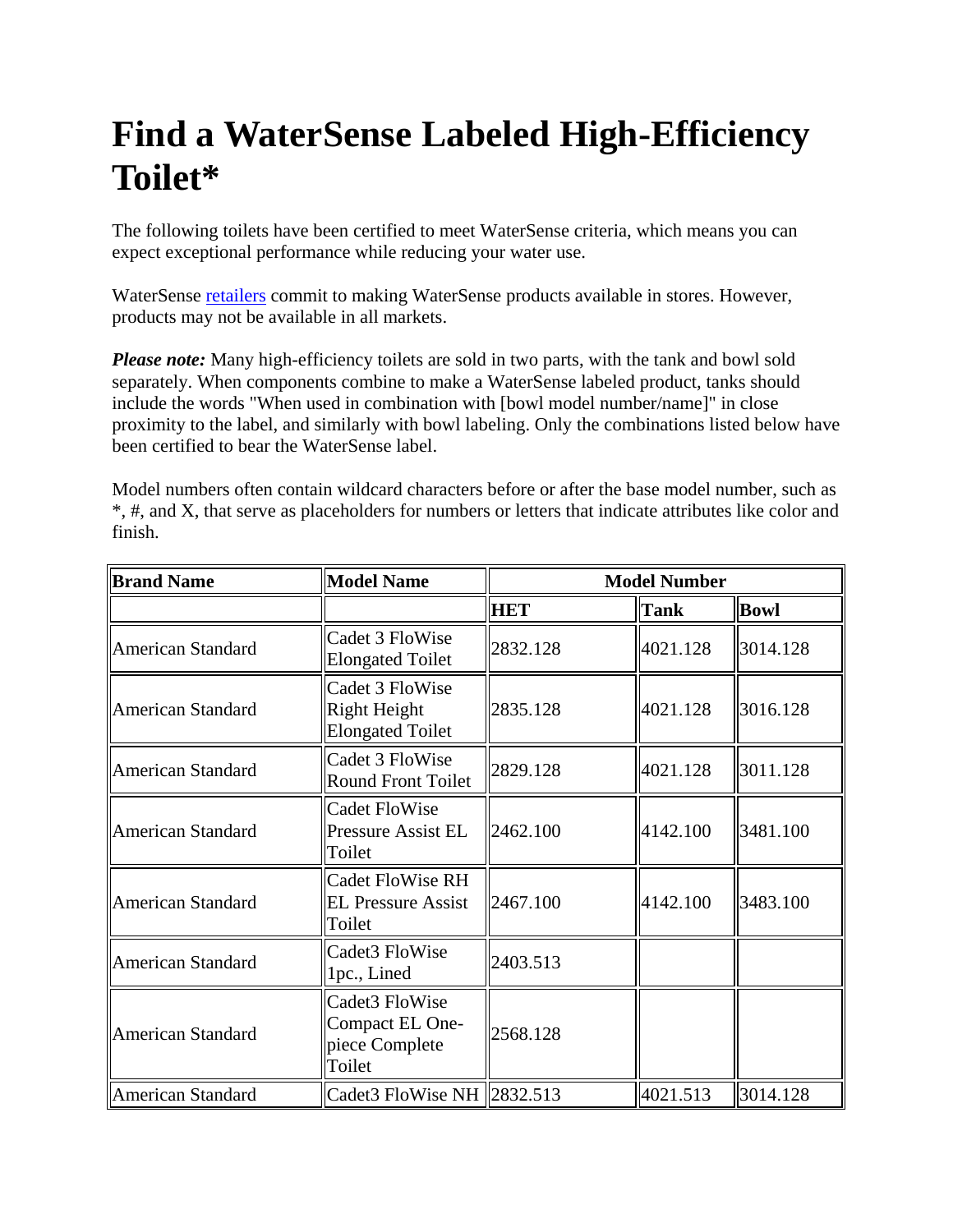| <b>Model Name</b><br><b>Brand Name</b> |                                                                                                           | <b>Model Number</b> |             |             |
|----------------------------------------|-----------------------------------------------------------------------------------------------------------|---------------------|-------------|-------------|
|                                        |                                                                                                           | <b>HET</b>          | <b>Tank</b> | <b>Bowl</b> |
|                                        | EL 12", lined                                                                                             |                     |             |             |
| <b>American Standard</b>               | Cadet3 FloWise NH<br>RF 12", lined                                                                        | 2829.513            | 4021.513    | 3011.128    |
| American Standard                      | Cadet3 FloWise RH<br>EL 12" Complete<br>Toilet                                                            | 3305.128            | 4021.128    | 3016.128    |
| <b>American Standard</b>               | Cadet3 FloWise RH<br>EL 12", lined                                                                        | 2835.513            | 4021.513    | 3016.128    |
| <b>American Standard</b>               | Cadet3 FloWise RH<br><b>RF</b>                                                                            | 2758.128            | 4021.128    | 3005.128    |
| <b>American Standard</b>               | Cadet3 FloWise<br>Spacesaver<br>Complete                                                                  | 2447.128            | 4019.128    | 3046.128    |
| <b>American Standard</b>               | FloWise                                                                                                   | 2073.014            | 4023        | 3018        |
| <b>American Standard</b>               | FloWise Cadet3 1-<br>pc                                                                                   | 2403.128            |             |             |
| <b>American Standard</b>               | <b>FloWise Dual Flush</b>                                                                                 | 2479.216            | 4035.216    | 3067.216    |
| <b>American Standard</b>               | <b>FloWise Dual Flush</b><br><b>Elongated Toilet,</b><br><b>Lined Tank</b>                                | 2479.516            | 4035.516    | 3067.216    |
| <b>American Standard</b>               | <b>FloWise Dual Flush</b><br><b>Right Height</b><br><b>Elongated Complete</b><br><b>Toilet Lined Tank</b> | 2566.516            | 4035.516    | 3073.216    |
| American Standard                      | <b>FloWise Dual Flush</b><br><b>Right Height</b><br><b>Elongated Toilet</b>                               | 2480.216            | 4035.216    | 3073.216    |
| <b>American Standard</b>               | <b>FloWise Dual Flush</b><br><b>Right Height</b><br><b>Elongated Toilet</b>                               | 2566.216            | 4035.216    | 3073.216    |
| <b>American Standard</b>               | <b>FloWise Dual Flush</b><br><b>Right Height</b><br><b>Elongated Toilet</b><br><b>Lined Tank</b>          | 2480.516            | 4035.516    | 3073.216    |
| <b>American Standard</b>               | H2Option, Siphonic<br>Dual Flush, EL                                                                      | 2887.216            | 4339.216    | 3706.216    |
| <b>American Standard</b>               | H2Option, Siphonic<br>Dual Flush, RF                                                                      | 2889.216            | 4339.216    | 3708.216    |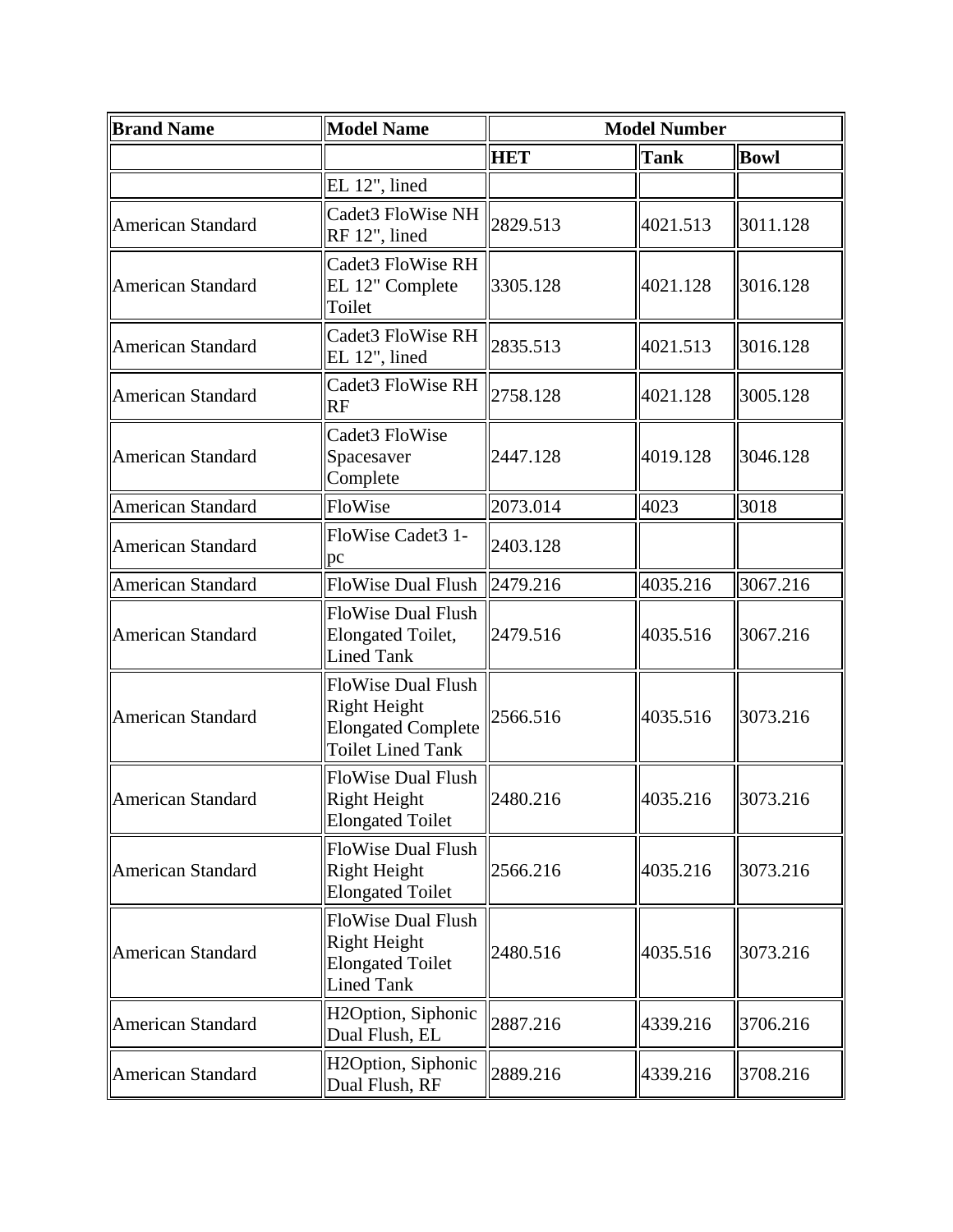| <b>Brand Name</b>              | <b>Model Name</b>                               |            | <b>Model Number</b> |               |
|--------------------------------|-------------------------------------------------|------------|---------------------|---------------|
|                                |                                                 | <b>HET</b> | <b>Tank</b>         | <b>Bowl</b>   |
| <b>American Standard</b>       | H2Option, Siphonic<br>Dual Flush, RH EL         | 2886.216   | 4339.216            | 3705.216      |
| <b>American Standard</b>       | Mainstream FloWise<br><b>RF Complete Toilet</b> | 3468.128   | 4061.428            | 3061.428      |
| <b>American Standard</b>       | <b>NH EL Dual Flush</b><br>Combo Toilet         | 2476.216   | 4035.216            | 3067.316      |
| American Standard              | <b>NH EL Dual Flush</b><br>Complete             | 2779.516   | 4035.516            | 3067.316      |
| <b>American Standard</b>       | NH EL Dual Flush<br><b>Lined Combination</b>    | 2476.516   | 4035.516            | 3067.316      |
| <b>American Standard</b>       | <b>RH EL Dual Flush</b><br>Combination          | 2484.216   | 4035.216            | 3073.316      |
| <b>American Standard</b>       | <b>RH EL Dual Flush</b><br>Complete             | 2778.516   | 4035.516            | 3073.316      |
| <b>American Standard</b>       | RH EL Dual Flush<br>Lined, Combination          | 2484.516   | 4035.516            | 3073.316      |
| <b>American Standard</b>       | Yorkville FloWise<br>PA Toilet                  | 2876.100   | 4142.100            | 3701.100      |
| <b>American Standard</b>       | Yorkville FloWise<br>RH PA Toilet               | 2878.100   | 4142.100            | 3703.100      |
| Aquasenses                     | ES22114                                         |            | ES3214              | ES2214        |
| AquaSource (a Lowe's<br>brand) |                                                 | 0061042    |                     |               |
| AquaSource (a Lowe's<br>brand) |                                                 | 0104502    |                     |               |
| AquaSource (a Lowe's<br>brand) |                                                 | 9311K      |                     |               |
| AquaSource (a Lowe's<br>brand) | AquaSource                                      | 005905     |                     |               |
| <b>Briggs</b>                  | Conserver                                       | 4207       | 4484                | 4370          |
| <b>Briggs</b>                  | Conserver                                       | 4208       | 4484                | 4375          |
| <b>Briggs</b>                  | ProFlo                                          |            | PF9212              | PF9201        |
| <b>Briggs</b>                  | ProFlo                                          |            | PF9212              | <b>PF9200</b> |
| Caroma                         | Adelaide 270 Cube                               |            | 814790              | 834000        |
| Caroma                         | Adelaide 270 Cube<br>EH                         |            | 814790              | 825500        |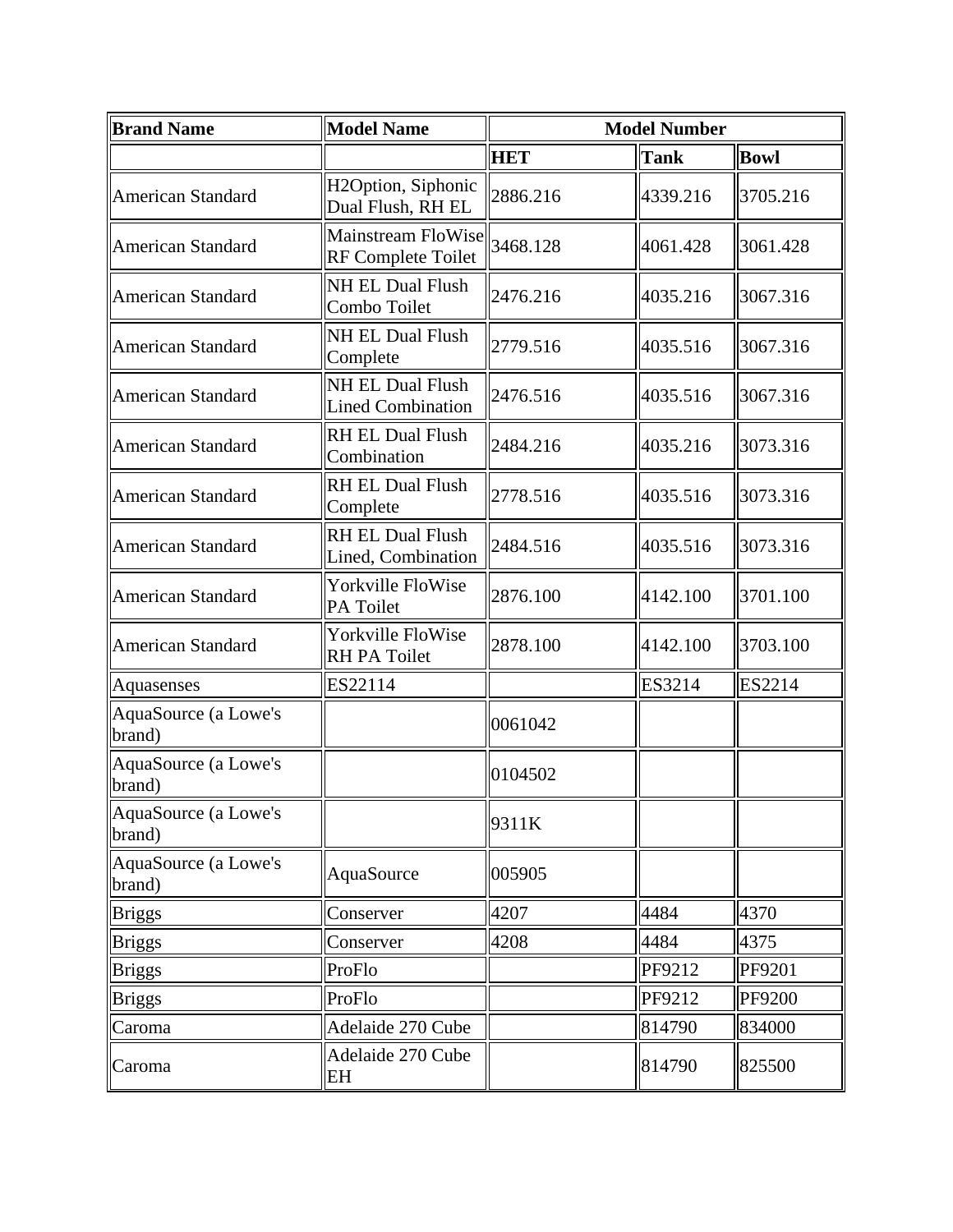| <b>Brand Name</b> | <b>Model Name</b>                  | <b>Model Number</b> |             |             |
|-------------------|------------------------------------|---------------------|-------------|-------------|
|                   |                                    | <b>HET</b>          | <b>Tank</b> | <b>Bowl</b> |
| Caroma            | Adelaide 270<br>Standard           |                     | 814328      | 834000      |
| Caroma            | Adelaide 270<br><b>Standard EH</b> |                     | 814328      | 825500      |
| Caroma            | Bondi 270                          |                     | 726350      | 609159      |
| Caroma            | Bondi 270 EH                       |                     | 726350      | 607177      |
| Caroma            | Bondi 270<br>Elongated             |                     | 726350      | 609100      |
| Caroma            | Bondi 270<br><b>Elongated EH</b>   |                     | 726350      | 609120      |
| Caroma            | Bondi 305                          |                     | 726350      | 609151      |
| Caroma            | Bondi 305<br>Elongated             |                     | 726350      | 609130      |
| Caroma            | Brisbane 270                       |                     | 810266      | 833900      |
| Caroma            | Caravelle 270                      |                     | 629435      | 609159      |
| Caroma            | Caravelle 270 EH                   |                     | 629435      | 609177      |
| Caroma            | Caravelle 270 EH<br>Elongated      |                     | 629435      | 609120      |
| Caroma            | Caravelle 305                      |                     | 629435      | 609151      |
| Caroma            | Caravelle Elongated<br>270         |                     | 629435      | 609100      |
| Caroma            | Caravelle Elongated<br>305         |                     | 629435      | 609130      |
| Caroma            | Caravelle One Piece 989646         |                     |             |             |
| Caroma            | Caravelle One Piece<br>EH          | 989668              |             |             |
| Caroma            | Colonial 270                       |                     | 625070      | 605310      |
| Caroma            | Colonial 270 EH                    |                     | 625070      | 605320      |
| Caroma            | Profile Smart 305                  |                     | 840420W     | 609151A     |
| Caroma            | Royale 270                         |                     | 624530      | 609159      |
| Caroma            | Royale 270 EH                      |                     | 624530      | 609177      |
| Caroma            | Royale 270 EH<br>Elongated         |                     | 624530      | 609120      |
| Caroma            | Royale 270<br>Elongated            |                     | 624530      | 609100      |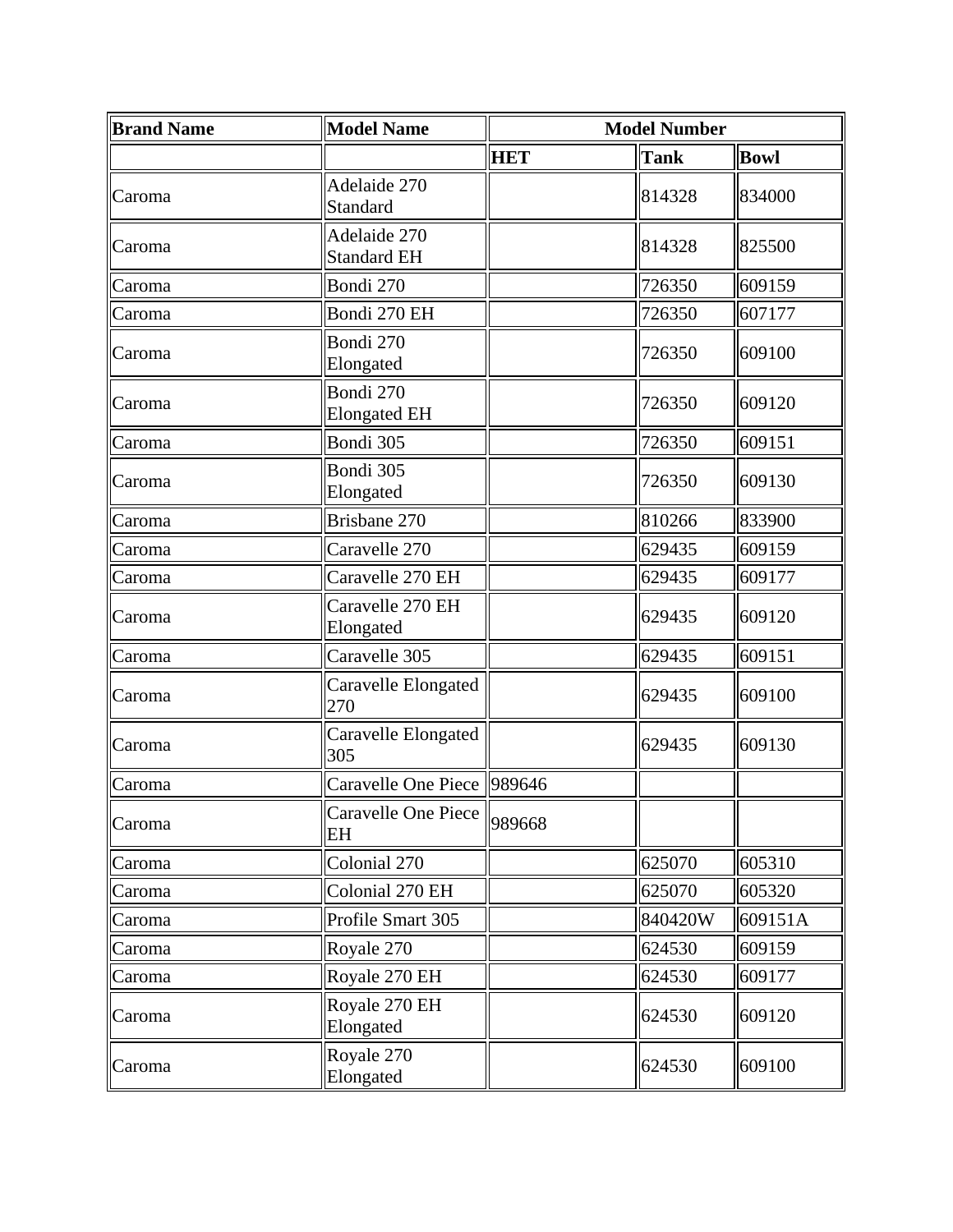| <b>Brand Name</b> | <b>Model Name</b>                              | <b>Model Number</b> |             |             |
|-------------------|------------------------------------------------|---------------------|-------------|-------------|
|                   |                                                | <b>HET</b>          | <b>Tank</b> | <b>Bowl</b> |
| Caroma            | Royale 305                                     |                     | 624530      | 609151      |
| Caroma            | Royale 305<br>Elongated                        |                     | 624530      | 609130      |
| Caroma            | Sydney 270                                     |                     | 622320      | 609159      |
| Caroma            | Sydney 270 EH                                  |                     | 622320      | 609177      |
| Caroma            | Sydney 270 EH<br>Elongated                     |                     | 622320      | 609120      |
| Caroma            | Sydney 270<br>Elongated                        |                     | 622320      | 609100      |
| Caroma            | Sydney 305                                     |                     | 622320      | 609151A     |
| Caroma            | Sydney 305<br>Elongated                        |                     | 622320      | 609130      |
| Caroma            | <b>Sydney Low Profile</b><br>270 EH            |                     | 622330      | 609177      |
| Caroma            | <b>Sydney Low Profile</b><br>270 EH Elongated  |                     | 622330      | 609120      |
| Caroma            | <b>Sydney Low Profile</b><br>270 Elongated     |                     | 622330      | 609100      |
| Caroma            | <b>Sydney Low Profile</b><br>270 Round         |                     | 622330      | 609159      |
| Caroma            | <b>Sydney Low Profile</b><br>305               |                     | 622330      | 609151A     |
| Caroma            | Sydney Low Profile<br>305 Elongated            |                     | 622330      | 609130      |
| Caroma            | Sydney Smart 270                               |                     | 622322      | 609159      |
| Caroma            | Sydney Smart 270<br>EH                         |                     | 622322      | 609177      |
| Caroma            | <b>Sydney Smart 270</b><br><b>EH</b> Elongated |                     | 622322      | 609120      |
| Caroma            | <b>Sydney Smart 270</b><br>Elongated           |                     | 622322      | 609100      |
| Caroma            | Sydney Smart 305                               |                     | 622322      | 609151A     |
| Caroma            | Sydney Smart 305<br>Elongated                  |                     | 622322      | 609130      |
| Caroma            | <b>Sydney Smart Rear</b><br>Outlet             |                     | 622322      | 609450      |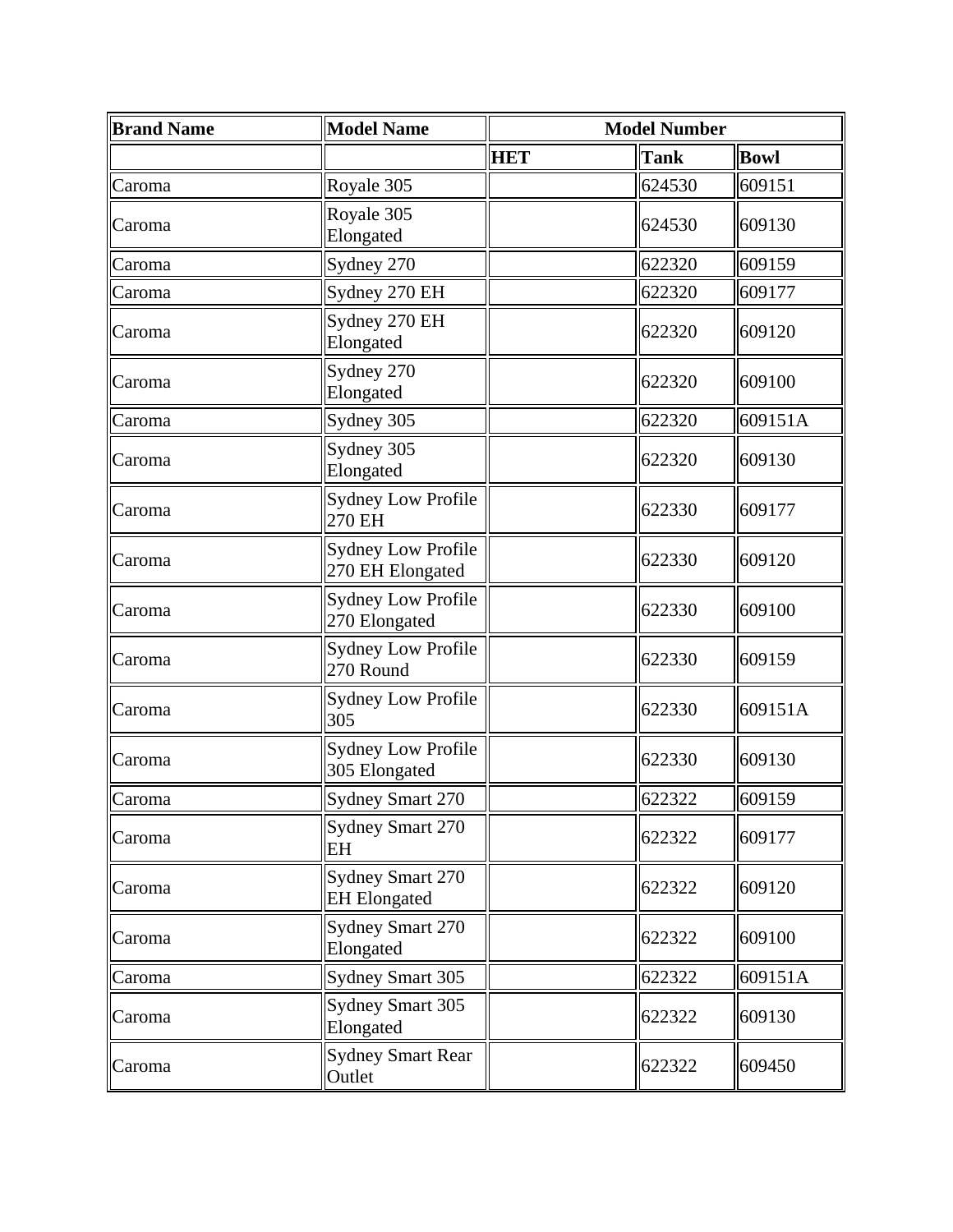| <b>Brand Name</b>         | <b>Model Name</b>                                                 | <b>Model Number</b> |                 |                   |
|---------------------------|-------------------------------------------------------------------|---------------------|-----------------|-------------------|
|                           |                                                                   | <b>HET</b>          | <b>Tank</b>     | <b>Bowl</b>       |
| Cascadian                 | Toscano                                                           |                     | T901            | C930              |
| <b>CEU</b>                |                                                                   | 6810H               | T-6810H         | X-6810H           |
| <b>CEU</b>                |                                                                   | 6810H-S             | T-6810HS        | X-6810HS          |
| <b>CEU</b>                |                                                                   | 6811H               | T-6811H         | X-6811H           |
| <b>CEU</b>                |                                                                   | 6811H-S             | T-6810HS        | X-6811HS          |
| <b>Chelini Collection</b> | Bournelli Round<br><b>Front HET</b>                               |                     | T14248          | <b>B1415R</b>     |
| Chelini Collection        | Cabot 16.5" Ideal<br><b>Height Round Front</b><br><b>HET</b>      |                     | T10348          | <b>B1516R</b>     |
| Chelini Collection        | Cabot Ideal Height<br><b>Elongated HET</b>                        |                     | T10348          | <b>B1516E</b>     |
| Chelini Collection        | <b>Marriot Dual Flush</b><br><b>HET</b> Elongated                 |                     | <b>TDF1246</b>  | <b>B1215E</b>     |
| Chelini Collection        | <b>Marriot Dual Flush</b><br><b>HET Round Front</b>               |                     | <b>TDF1246</b>  | <b>B1215R</b>     |
| Chelini Collection        | <b>Marriot Dual Flush</b><br><b>Ideal Height HET</b><br>Elongated |                     | <b>TDF1246</b>  | <b>B1216E</b>     |
| Contrac                   | Cain                                                              | 5720BEV             | <b>T5720BEV</b> | <b>B5720BEV</b>   |
| Contrac                   | Calum                                                             | 5720BFV             | <b>T5720BFV</b> | <b>B5720BFV</b>   |
| Contrac                   | Captiva                                                           | 4710BIV             |                 |                   |
| Contrac                   | Carter                                                            | 4720BIV             | <b>T4720BIV</b> | <b>B4720BIV</b>   |
| Contrac                   | Ciara                                                             | 5710BLT             |                 |                   |
| Contrac                   | Coen                                                              | 5720BOV             |                 | T5720BOV B5720BOV |
| Contrac                   | Colin                                                             | 5710BEZ             |                 |                   |
| Contrac                   | Colin                                                             | 5720BEZ             | <b>T5720BEZ</b> | <b>B5720BEZ</b>   |
| Contrac                   | Colten                                                            | 5720BIZ             | <b>T5720BIZ</b> | <b>B5720BIZ</b>   |
| Contrac                   | Cooper                                                            | 5720BFZ             | <b>T5720BFZ</b> | <b>B5720BFZ</b>   |
| Crane                     | Eco Opus III                                                      | 31692               | 31542           | 31562             |
| Crane                     | Eco Opus III                                                      | 31693               | 31543           | 31562             |
| Crane                     | EcoGalaxy/Cranada                                                 | 31007               | 31590           | 3352              |
| Crane                     | EcoGalaxy/Cranada                                                 | 31008               | 31590           | 3372              |
| Crane                     | EcoGalaxy/Cranada                                                 | 31067               | 31593           | 3352              |
| Crane                     | EcoMiser                                                          | 38370               | 31500           | 3827              |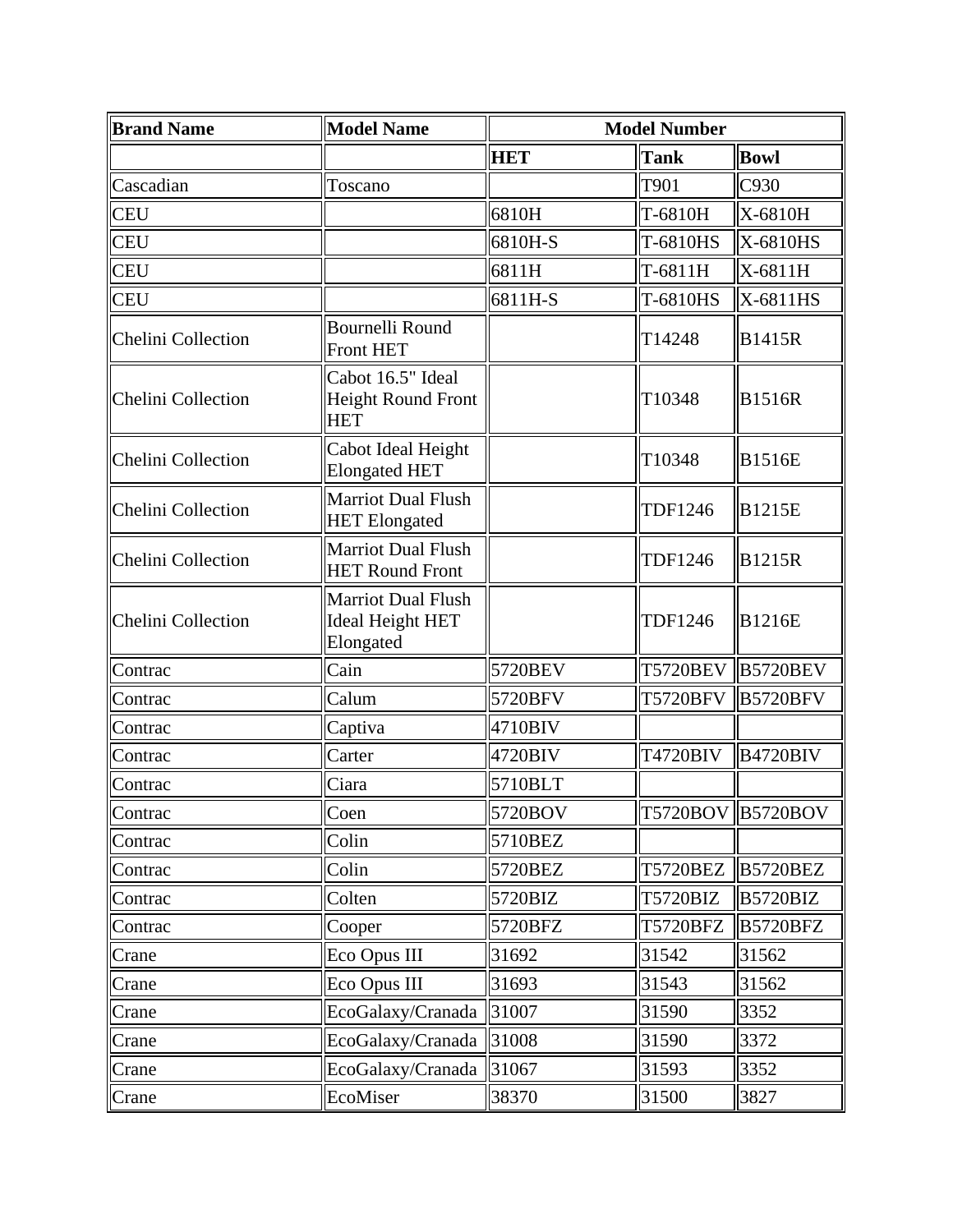| <b>Brand Name</b> | <b>Model Name</b>                       | <b>Model Number</b> |             |             |
|-------------------|-----------------------------------------|---------------------|-------------|-------------|
|                   |                                         | <b>HET</b>          | <b>Tank</b> | <b>Bowl</b> |
| Crane             | EcoMiser                                | 38400               | 31500       | 3830        |
| Crane             | <b>EcoMiser BigFoot</b>                 | 38335               | 31500       | 31124       |
| Crane             | <b>EcoMiser BigFoot</b>                 | 38345               | 31500       | 31125       |
| Crane             | <b>EcoMiser BigFoot</b><br><b>ADA</b>   | 38355               | 31500       | 31128       |
| Crane             | <b>Economiser One</b>                   | 31884               | 31612       | 31124       |
| Crane             | <b>Economiser One</b><br><b>BigFoot</b> | 31885               | 31612       | 31125       |
| Crane             | <b>Economiser One</b><br><b>BigFoot</b> | 31888               | 31612       | 31128       |
| Crane             | EcoSaratoga                             | 31970               | 31960       | 3352        |
| Crane             | EcoSaratoga                             | 31972               | 31964       | 3352        |
| Crane             | EcoSaratoga                             | 31973               | 31964       | 3372        |
| Crane             | EcoSaratoga                             | 31976               | 31966       | 3352        |
| Crane             | EcoSaratoga                             | 31980               | 31960       | 3372        |
| Crane             | EcoSaratoga                             | 31986               | 31966       | 3372        |
| Crane             | EcoSaratoga Gravity<br>Dual             | 31983               | 31964       | 3815        |
| Danze, Inc.       | Cirtangular                             |                     | DC022321    | DC023330    |
| Danze, Inc.       | Orrington                               |                     | DC012323    | DC013330    |
| Duravit           | 2nd Floor Wall<br><b>Hung Toilet</b>    |                     | 111.335     | 220509      |
| Duravit           | Caro Wall Hung<br>Toilet                |                     | 111.335     | 015609      |
| Duravit           | D-Code Two-Piece<br>Toilet, 1.28 Gpf    |                     | 092720      | 011701      |
| Duravit           | D-Code Wall Hung<br>Toilet              |                     | 111.335     | 220909      |
| Duravit           | Darling Wall Hung<br>Toilet             |                     | 111.335     | 020709      |
| Duravit           | <b>Foster Wall Hung</b><br>Toilet       |                     | 111.335     | 017509      |
| Duravit           | Happy D Two Piece<br>Toilet 1.28 gpf    |                     | 092910      | 011201      |
| Duravit           | Happy D Two-Piece<br>Toilet             |                     | 091010      | 017009      |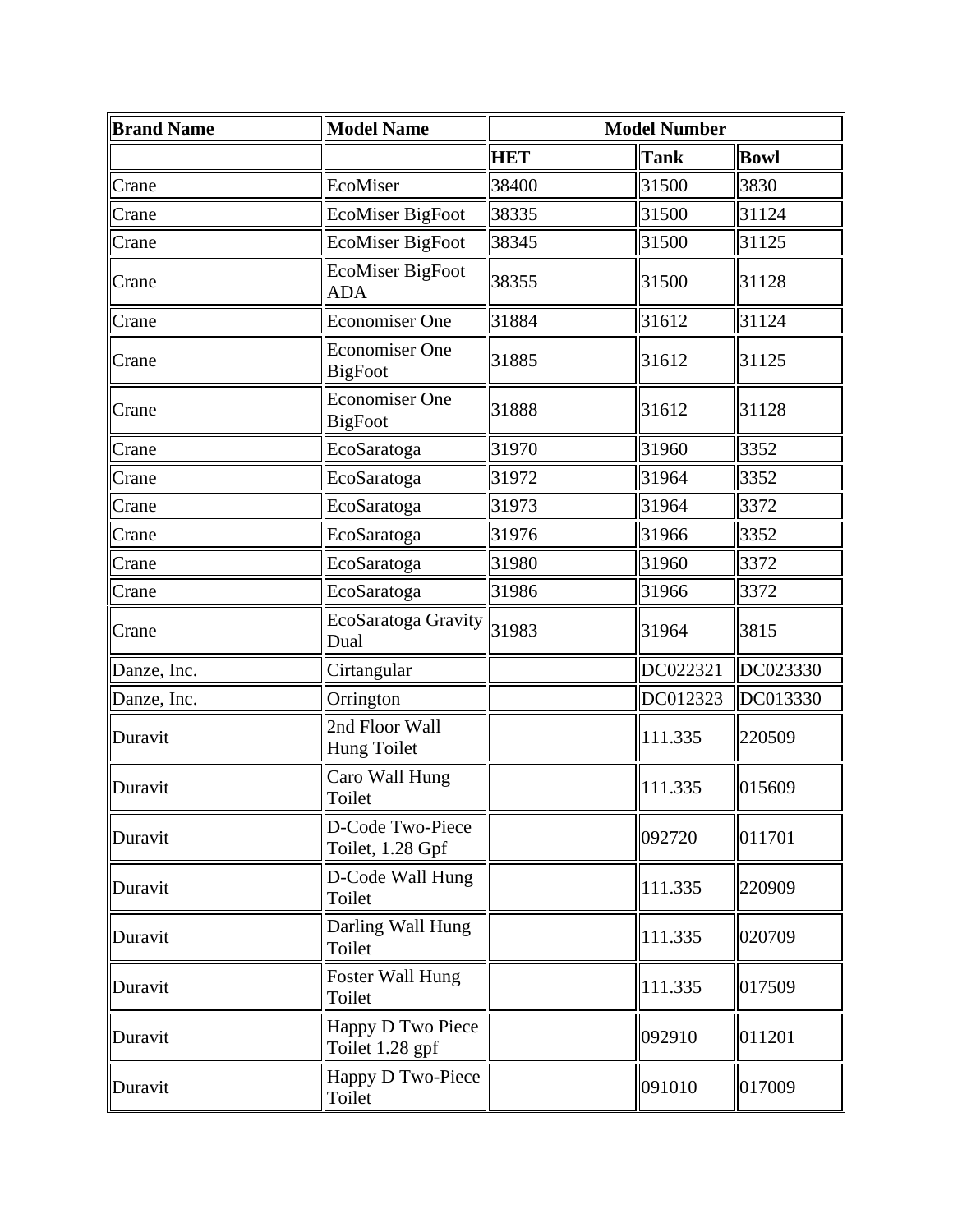| <b>Brand Name</b> | <b>Model Name</b>                            | <b>Model Number</b>                  |                            |                             |  |
|-------------------|----------------------------------------------|--------------------------------------|----------------------------|-----------------------------|--|
|                   |                                              | <b>HET</b>                           | <b>Tank</b>                | <b>Bowl</b>                 |  |
| Duravit           | Happy D Wall Hung<br>Toilet                  |                                      | 111.335                    | 017109                      |  |
| Duravit           | <b>Starck 2 One Piece</b><br>Toilet 1.28 gpf | 016301                               |                            |                             |  |
| Duravit           | <b>Starck 2 Wall Hung</b><br>Toilet          |                                      | 111.335                    | 016009                      |  |
| Duravit           | <b>Starck 3 Two-Piece</b><br>Toilet          |                                      | 092010                     | 012809                      |  |
| Duravit           | <b>Starck 3 Wall Hung</b><br>Toilet          |                                      | 111.335                    | 220009                      |  |
| Duravit           | <b>Starck X Wall Hung</b><br>Toilet          |                                      | 111.335                    | 220409                      |  |
| Duravit           | Vero Floor Standing<br>Toilet                |                                      | 109.304                    | 211709                      |  |
| Duravit           | Vero One Piece<br>Toilet 1.28 gpf            | 210301                               |                            |                             |  |
| Duravit           | Vero Two-Piece<br>Toilet                     |                                      | 090910                     | 211609                      |  |
| Duravit           | Vero Wall Hung<br>Toilet                     |                                      | 111.335                    | 221709                      |  |
| Foremost          |                                              | AIO-400EW-HET                        | <b>AIO</b><br><b>T400W</b> | <b>AIO</b><br><b>B400EW</b> |  |
| Foremost          |                                              | AIO-400RW-HET                        | <b>AIO</b><br><b>T400W</b> | <b>AIO</b><br><b>B400RW</b> |  |
| Foremost          |                                              | AIO7800HET-LO   T7800HET-  B7800HET- | <b>AIO</b><br>LO           | <b>AIO</b><br>LO            |  |
| Foremost          |                                              | HB-800-ADA-W                         |                            |                             |  |
| Foremost          |                                              | TL-10PA-HET-<br>EW                   |                            |                             |  |
| Foremost          |                                              | TL-10PA-HET-<br><b>EWL</b>           |                            |                             |  |
| Foremost          |                                              | TL-10PB-HET-<br>EW                   |                            |                             |  |
| Foremost          |                                              | TL-10PB-HET-<br><b>EWL</b>           |                            |                             |  |
| Foremost          |                                              | TL-20PA-HET-                         | T-20PA-                    | LL-20PA-                    |  |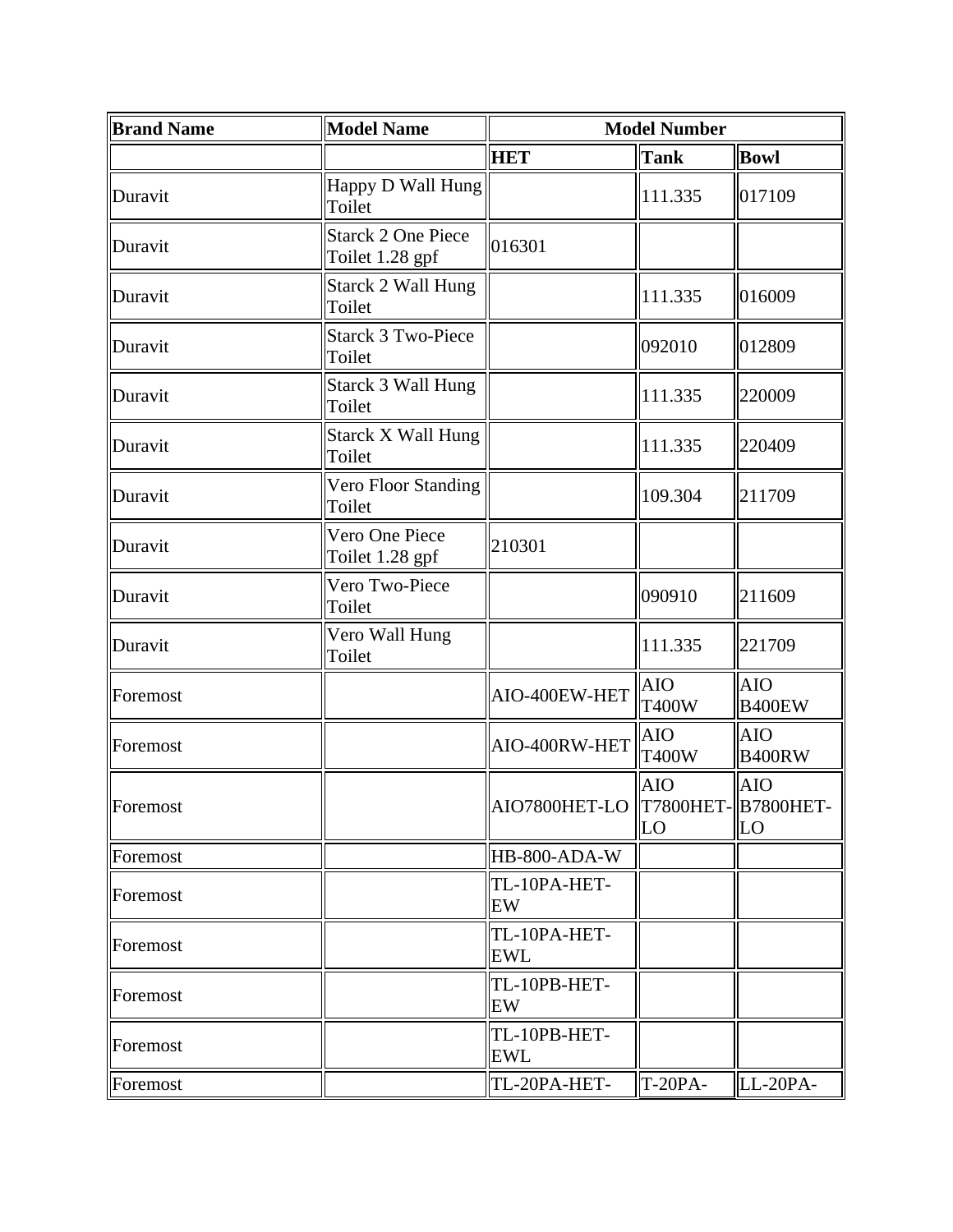| <b>Brand Name</b> | <b>Model Name</b>            | <b>Model Number</b>          |                                  |                             |
|-------------------|------------------------------|------------------------------|----------------------------------|-----------------------------|
|                   |                              | <b>HET</b>                   | Tank                             | <b>Bowl</b>                 |
|                   |                              | EW                           | <b>HET-EW</b>                    | <b>HET-EW</b>               |
| Foremost          |                              | TL-20PA-HET-<br><b>EWL</b>   | <b>T-20PA-</b><br><b>HET-EWL</b> | LL-20PA-<br><b>HET-EW</b>   |
| Foremost          |                              | <b>TL-6100-EWN</b>           |                                  |                             |
| Foremost          |                              | TL-7600HC-HET-  T-7600-<br>W | <b>HET-W</b>                     | LL-7600HC-<br><b>HET-W</b>  |
| Foremost          |                              | TL-7600HC-HET- T-7600-<br>WL | <b>HET-WL</b>                    | LL-7600HC-<br><b>HET-W</b>  |
| Foremost          |                              | TL-7600HC-<br><b>HETR-W</b>  | T-7600-<br><b>HET-W</b>          | LL-7600HC-<br><b>HETR-W</b> |
| Foremost          |                              | TL-7600HC-<br><b>HETR-WL</b> | T-7600-<br><b>HET-WL</b>         | LL-7600HC-<br><b>HETR-W</b> |
| Foremost          |                              | TL-7700HC-HET-<br>W          | $T - 7700 -$<br><b>HET-W</b>     | LL-7700HC-<br><b>HET-W</b>  |
| Foremost          | <b>AIO</b>                   | AIO1000-EW                   | AIOT1000-<br>W                   | AIOB1000-<br>EW             |
| Foremost          | <b>AIO</b>                   | AIO1000-RW                   | AIOT1000-<br>W                   | AIOB1000-<br><b>RW</b>      |
| Foremost          | Astoria                      | T-1980-WL<br>TL-1980-E-WL    |                                  | LL-1980-E-<br>W             |
| Foremost          | Europa                       | TL-8271E-YL                  |                                  |                             |
| Foremost          | Gemini                       | TL-2005-YL                   | T-2005-YL                        | $ LL-2005-Y$                |
| Foremost          | Gemini                       | TL-2100-WL                   |                                  |                             |
| Foremost          | Moline                       | TL-8267-YL                   | T-8267-YL LL-8267-Y              |                             |
| Foremost          | Odessa                       | TL-8260-WL                   |                                  | T-8260-WL LL-8260-W         |
| Foremost          | Plaza                        | TL-7107-WL                   |                                  | T-7107-WL LL-7107-W         |
| Foremost          | Regent                       | TL-5210-YL                   |                                  |                             |
| Foremost          | Total                        | T-2000-WL<br>TT-2000E-WL     |                                  | LL-2000E-<br>W              |
| Foremost          | Total                        | TT-2010-WL                   | T-2010-WL                        | LL-2010-W                   |
| Foremost          | <b>Total Smart</b>           | TT-8295-WL<br>T-8295         |                                  | LL-8295-W                   |
| Gerber            | Avalanche 1.28               | HE-21-818                    | HE-28-890                        | HE-21-828                   |
| Gerber            | Maxwell Dual Flush DF-21-118 |                              | DF-28-190                        | 21-128                      |
| Gerber            | Ultra Flush                  | DF-21-302                    | DF-28-380                        | 21-342                      |
| Gerber            | Ultra Flush                  | DF-21-304                    | DF-28-384                        | 21-342                      |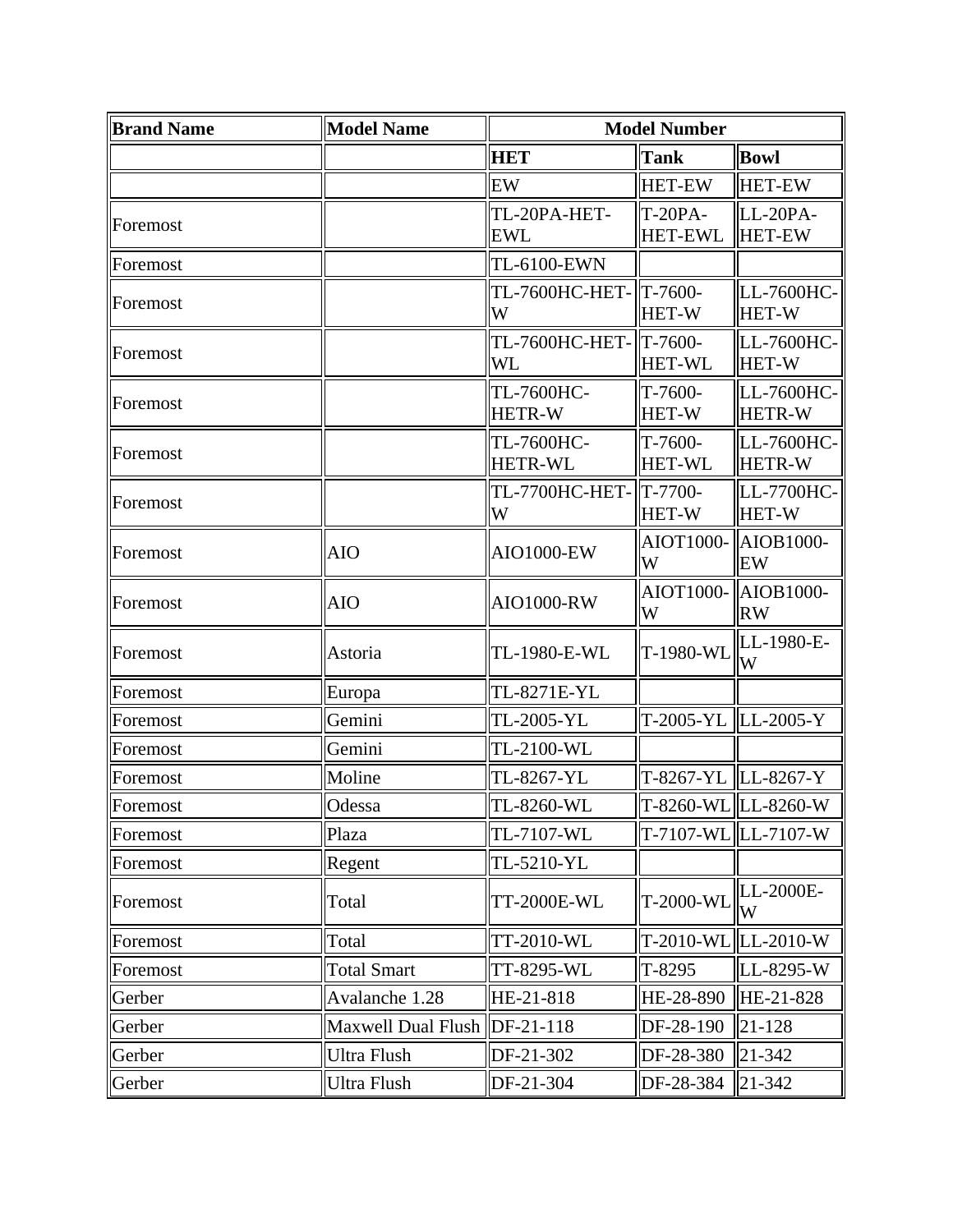| <b>Brand Name</b>                   | <b>Model Name</b>             | <b>Model Number</b> |               |                |
|-------------------------------------|-------------------------------|---------------------|---------------|----------------|
|                                     |                               | <b>HET</b>          | <b>Tank</b>   | <b>Bowl</b>    |
| Gerber                              | <b>Ultra Flush</b>            | DF-21-310           | DF-28-380     | 21-374         |
| Gerber                              | <b>Ultra Flush</b>            | DF-21-312           | DF-28-380     | 21-372         |
| Gerber                              | <b>Ultra Flush</b>            | DF-21-314           | DF-28-384     | 21-372         |
| Gerber                              | <b>Ultra Flush</b>            | DF-21-318           | DF-28-380     | 21-377         |
| Gerber                              | <b>Ultra Flush</b>            | DF-21-324           | DF-28-384     | 21-377         |
| Gerber                              | <b>Ultra Flush</b>            | DF-21-325           | DF-28-380     | 21-375         |
| Gerber                              | <b>Ultra Flush</b>            | EF-21-302           | EF-28-380     | 21-342         |
| Gerber                              | <b>Ultra Flush</b>            | EF-21-304           | EF-28-384     | 21-342         |
| Gerber                              | <b>Ultra Flush</b>            | EF-21-310           | EF-28-380     | 21-374         |
| Gerber                              | Ultra Flush                   | EF-21-312           | EF-28-380     | 21-372         |
| Gerber                              | Ultra Flush                   | EF-21-314           | EF-28-384     | 21-372         |
| Gerber                              | <b>Ultra Flush</b>            | EF-21-318           | EF-28-380     | 21-377         |
| Gerber                              | <b>Ultra Flush</b>            | EF-21-324           | EF-28-384     | 21-377         |
| Gerber                              | <b>Ultra Flush</b>            | EF-21-325           | EF-28-380     | 21-375         |
| Glacier Bay (a Home<br>Depot brand) |                               | 331-725 (BT6001)    |               |                |
| Glacier Bay (a Home<br>Depot brand) |                               | 535-904             |               |                |
| Glacier Bay (a Home<br>Depot brand) | <b>Elongated HET</b>          | 331-725             | <b>N2225T</b> | <b>N2225EB</b> |
| Glacier Bay (a Home<br>Depot brand) | Round Front HET<br><b>AIO</b> | 779-923             | 779-923T      | 779-923B       |
| Greentide                           | GT 6810H                      |                     | 666-2         |                |
| Greentide                           | GT 6810H-S                    |                     | 666-1         |                |
| Greentide                           | GT 6811H                      |                     | 666-2         |                |
| Greentide                           | GT 6811H-S                    |                     | 666-1         |                |
| Hennessy & Hinchcliffe<br>Inc.      | Proficiency<br>Elongated      | N7717               | N7715T        | N7717          |
| Hennessy & Hinchcliffe<br>Inc.      | Proficiency Round<br>Front    | N7716               | N7715T        | N7716          |
| Jacuzzi                             | Espree                        | EZ36xxx             |               |                |
| Jacuzzi                             | Perfecta                      | GU04xxx             |               |                |
| Kohler                              | Barrington                    | K-3652              | K-4484        | K-4327         |
| Kohler                              | Cimarron                      | K-11451             | K-4421        | K-4309         |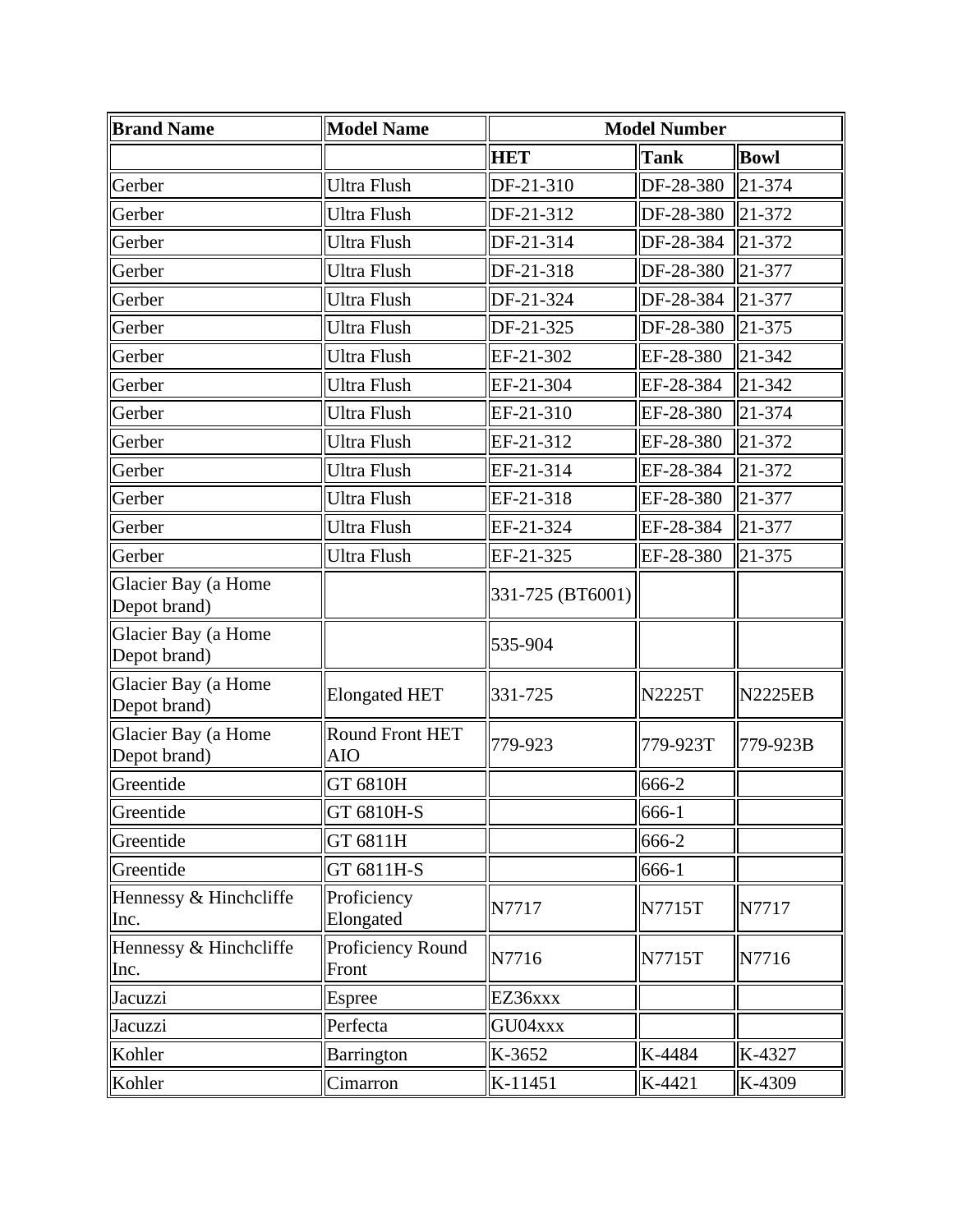| <b>Brand Name</b> | <b>Model Name</b>                 | <b>Model Number</b> |                  |             |
|-------------------|-----------------------------------|---------------------|------------------|-------------|
|                   |                                   | <b>HET</b>          | <b>Tank</b>      | <b>Bowl</b> |
| Kohler            | Cimarron                          | K-3609              | K-4421           | K-4309      |
| Kohler            | Cimarron EcoSmart                 | K-3496-HE           | K-4634-HE K-4286 |             |
| Kohler            | Escale                            | K-3588              | K-4472           | K-4308      |
| Kohler            | Fountainhead                      | K-3524              |                  |             |
| Kohler            | <b>Highline Pressure</b><br>Lite  | K-3519              | K-4484           | K-4304      |
| Kohler            | Kelston                           | K-11453             | K-4469           | K-4306      |
| Kohler            | Persuade                          | K-3654              | K-4419           | K-4322      |
| Kohler            | Rêve                              | K-3797              |                  |             |
| Kohler            | Saile                             | K-3564              |                  |             |
| Kohler            | San Raphael Power<br>Lite         | K-3393              |                  |             |
| Kohler            | San Raphael<br>Pressure Lite      | K-3597              |                  |             |
| Kohler            | Strela                            | K-3598              | K-4742           | K-4379      |
| Kohler            | Wellworth                         | K-3577              | K-4436           | K-4179      |
| Kohler            | <b>Wellworth Pressure</b><br>Lite | K-3531              | K-4484           | K-4303      |
| Mansfield         | 704 Prestigio                     | 704                 |                  |             |
| Mansfield         | EcoQuantum                        | 144-119             | 119              | 144         |
| Mansfield         | EcoQuantum                        | 146-119             | 119              | 146         |
| Mansfield         | EcoQuantum                        | 147-119             | 119              | 147         |
| Mansfield         | EcoQuantum                        | 148-119             | 119              | 148         |
| Mansfield         | EcoQuantum                        | 149-119             | 119              | 149         |
| Mansfield         | Enso                              | 177-178             | 178              | 177         |
| Mansfield         | Maverick                          | 113-112             | 112              | 113         |
| Mansfield         | Maverick                          | 114-112             | 112              | 114         |
| Mansfield         | Maverick 1.28                     | 111-112             | 112              | 111         |
| Mansfield         | Quantum                           | 144-153             | 153              | 144         |
| Mansfield         | <b>QuantumOne</b>                 | 146-153             | 153              | 146         |
| Mansfield         | QuantumOne                        | 147-153             | 153              | 147         |
| Mansfield         | <b>QuantumOne</b>                 | 148-153             | 153              | 148         |
| Mansfield         | QuantumOne                        | 149-153             | 153              | 149         |
| Medyag            | 6810H                             |                     |                  |             |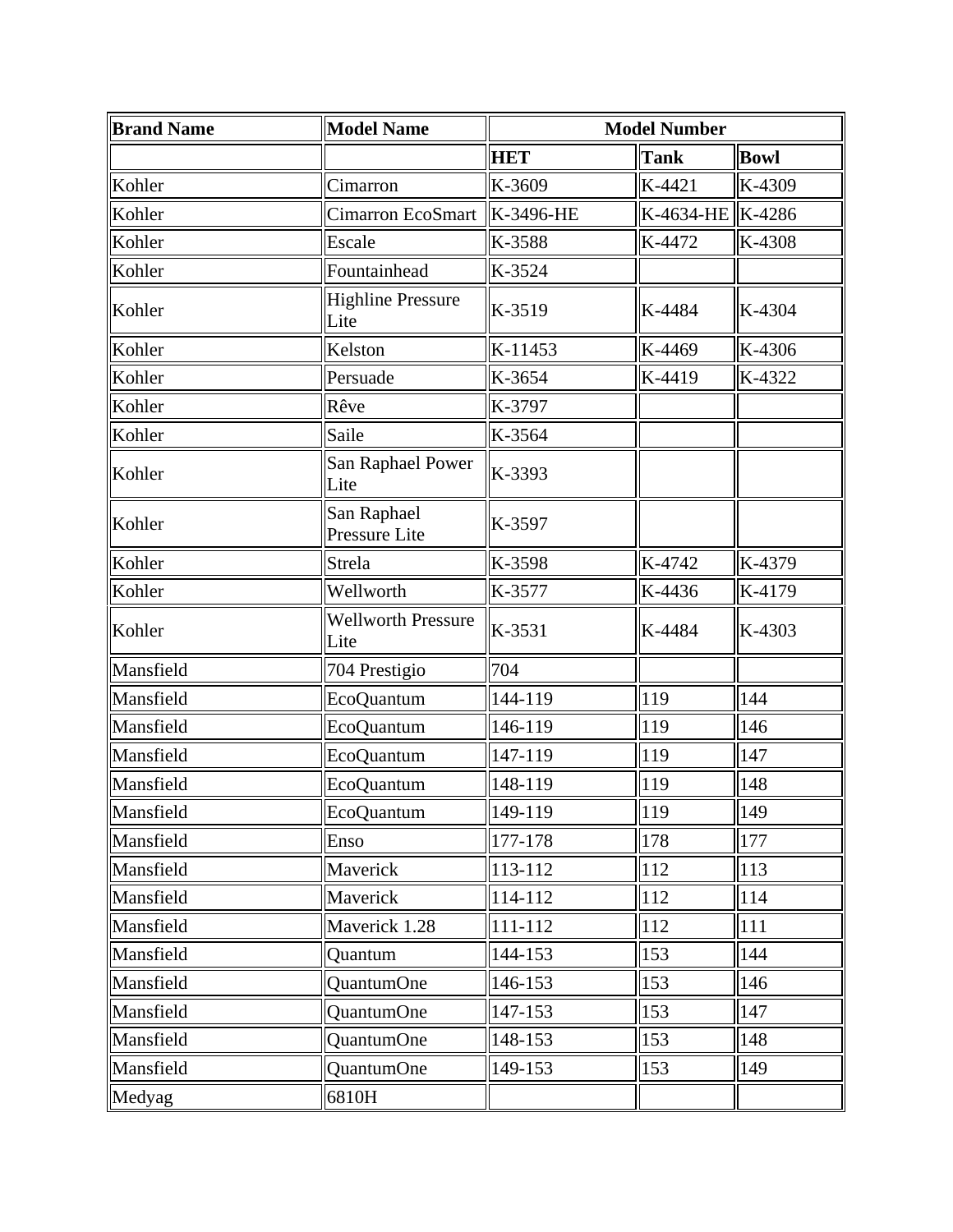| <b>Brand Name</b>               | <b>Model Name</b>                                    | <b>Model Number</b> |                 |                 |
|---------------------------------|------------------------------------------------------|---------------------|-----------------|-----------------|
|                                 |                                                      | <b>HET</b>          | Tank            | <b>Bowl</b>     |
| Medyag                          | 6810H-S                                              |                     |                 |                 |
| Medyag                          | 6811H                                                |                     |                 |                 |
| Medyag                          | 6811H-S                                              |                     |                 |                 |
| Niagara                         | 1.0 PA                                               | N2310               | <b>N2310T</b>   | <b>N2310B</b>   |
| Niagara                         | Cottage                                              | N2228               | <b>N2228T</b>   | <b>N2228B</b>   |
| Niagara                         | Eco-Logic                                            |                     | <b>N2225EB</b>  | <b>N2225T</b>   |
| Niagara                         | Eco-Logic                                            |                     | <b>N2225RB</b>  | <b>N2225T</b>   |
| <b>OPS</b>                      |                                                      | $T/X-6688$          | X-6688          | T-6688          |
| <b>OPS</b>                      |                                                      | $T/X-6688E$         | X-6688          | T-6688E         |
| <b>OPS</b>                      |                                                      | $T/X-6688H$         | X-6688          | T-6688H         |
| <b>ORION</b>                    | Green Sense EL                                       |                     | 51299           | 50320           |
| <b>ORION</b>                    | <b>Green Sense RD</b>                                |                     | 51299           | 50299           |
| Pegasus (a Home Depot<br>brand) | Cottage                                              | 840-565             | <b>N2228T</b>   | <b>N2228B</b>   |
| Pegasus (a Home Depot<br>brand) | Westminster                                          | 780-036             | 780-036T        | 780-036B        |
| ProFLO (a Ferguson<br>brand)    | <b>HET Dual Flush</b><br><b>ADA</b>                  |                     | PF9312          | PF9303          |
| ProFLO (a Ferguson<br>brand)    | <b>HET Dual Flush EF</b>                             |                     | PF9312          | PF9301          |
| ProFLO (a Ferguson<br>brand)    | <b>HET Dual Flush RF</b>                             |                     | PF9312          | PF9300          |
| ProFLO (a Ferguson<br>brand)    | <b>HET Gravity Flush</b><br>EF                       |                     | PF9412          | PF9401          |
| ProFLO (a Ferguson<br>brand)    | <b>HET Gravity Flush</b><br><b>RF</b>                |                     | PF9412          | PF9400          |
| ProFLO (a Ferguson<br>brand)    | <b>HET Single Flush</b><br>1.0 GPF P/A ADA<br>Toilet |                     | PF1612PA        | <b>PF1603PA</b> |
| ProFLO (a Ferguson<br>brand)    | <b>HET Single Flush</b><br>1.0 GPF P/A EL<br>Toilet  |                     | PF1612PA        | <b>PF1601PA</b> |
| ProFLO (a Ferguson<br>brand)    | <b>HET Single Flush</b><br><b>ADA</b>                |                     | PF9412          | PF9403          |
| ProFLO (a Ferguson<br>brand)    | <b>HET Single Flush</b><br>EF                        |                     | <b>PF6112HE</b> | <b>PF6101HE</b> |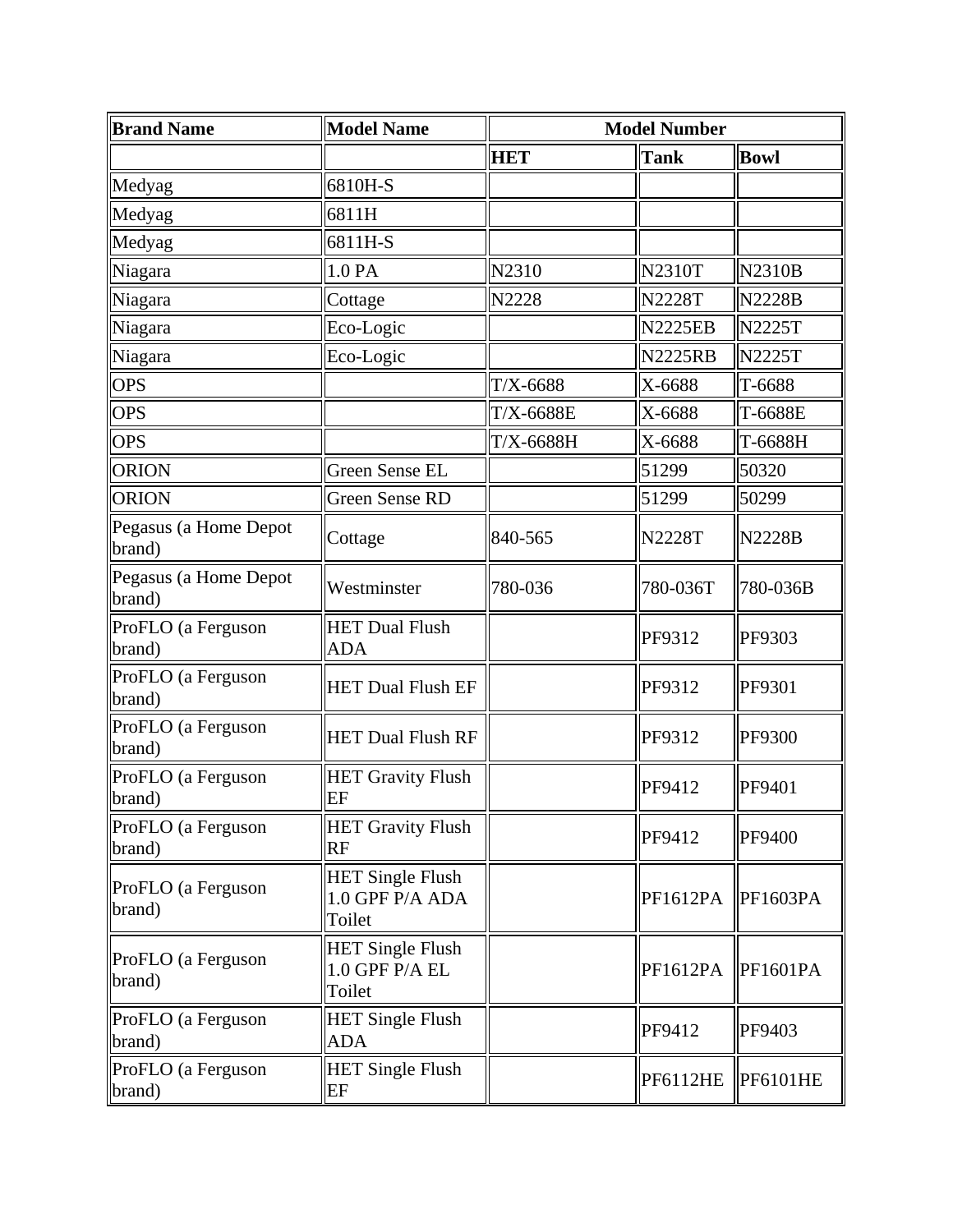| <b>Brand Name</b>              | <b>Model Name</b>               | <b>Model Number</b> |                 |                 |
|--------------------------------|---------------------------------|---------------------|-----------------|-----------------|
|                                |                                 | <b>HET</b>          | <b>Tank</b>     | <b>Bowl</b>     |
| ProFLO (a Ferguson<br>brand)   | <b>HET Single Flush</b><br>EF   |                     | <b>PF6212HE</b> | <b>PF6201HE</b> |
| <b>Quality Craft</b>           | <b>Alexis HET</b>               | 30013K              | 3003            | 3001            |
| <b>Quality Craft</b>           | <b>Alexis HET Dual</b><br>Flush | 30014K              | 3004            | 3001            |
| Seasons (a HD Supply<br>brand) |                                 |                     | 564-851         | 564-852         |
| Seasons (a HD Supply<br>brand) |                                 |                     | 564-832         | 564-833         |
| Seasons (a HD Supply<br>brand) |                                 |                     | SE10055         | SE10056         |
| Seasons (a HD Supply<br>brand) | Seasons                         |                     | SE10039         | SE10040         |
| Seasons (a HD Supply<br>brand) | Seasons                         |                     | SE10039         | SE10041         |
| Seasons (a HD Supply<br>brand) | <b>Seasons</b>                  | SE10042             |                 |                 |
| Sterling (a Kohler<br>company) | <b>Karsten EB</b>               | 402028              | 402023          | 402026          |
| Sterling (a Kohler<br>company) | <b>Karsten PB</b>               | 402025              | 402023          | 402021          |
| Sterling (a Kohler<br>company) | <b>Rockton EB</b>               | 402027              | 402022          | 402026          |
| Sterling (a Kohler<br>company) | <b>Rockton PB</b>               | 402024              | 402022          | 402021          |
| Sterling (a Kohler<br>company) | Stanton                         | 402040              |                 |                 |
| Swell                          | 22114                           |                     | 3214            | 2214            |
| <b>TOTO</b>                    | Aquia                           | CST414M             | <b>ST413M</b>   | CT414           |
| <b>TOTO</b>                    | Aquia II                        | CST416M             | <b>ST416M</b>   | CT416           |
| <b>TOTO</b>                    | Aquia III                       | CST464M             | <b>ST464M</b>   | CT464           |
| <b>TOTO</b>                    | Aquia IIIUH                     | CST464MF            | <b>ST464M</b>   | CT464F          |
| <b>TOTO</b>                    | EcoClayton                      | CST784EF            | <b>ST784E</b>   | <b>C784EF</b>   |
| <b>TOTO</b>                    | EcoDartmouth                    | CST754EF            | ST753E          | <b>C754EF</b>   |
| <b>TOTO</b>                    | EcoDrake                        | CST743E             | <b>ST743E</b>   | <b>C743E</b>    |
| <b>TOTO</b>                    | EcoDrake                        | CST744E(G)          | <b>ST743E</b>   | <b>C744E</b>    |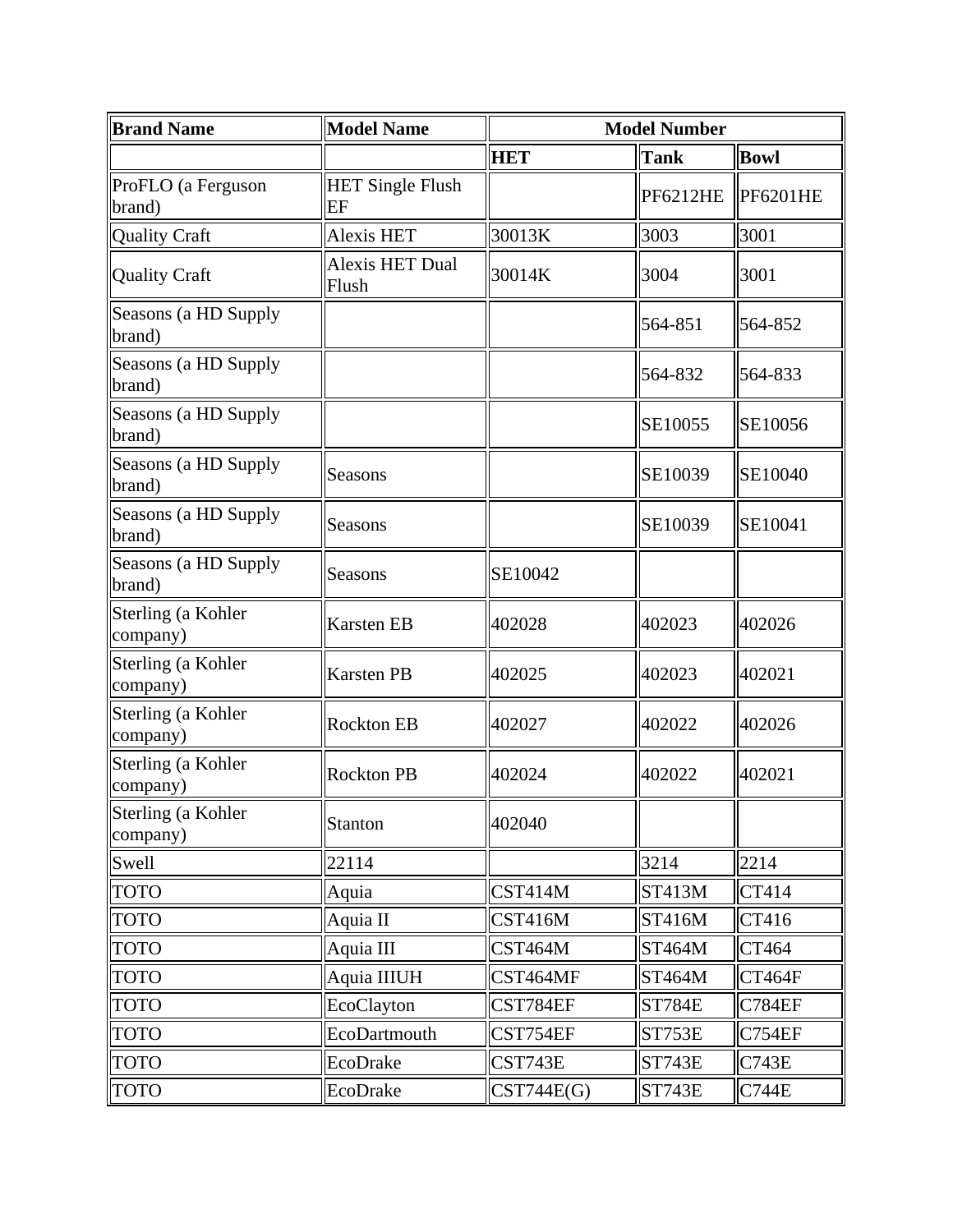| <b>Brand Name</b> | <b>Model Name</b> |                | <b>Model Number</b> |               |  |
|-------------------|-------------------|----------------|---------------------|---------------|--|
|                   |                   | <b>HET</b>     | <b>Tank</b>         | <b>Bowl</b>   |  |
| <b>TOTO</b>       | EcoDrake          | CST744EL       | ST743E              | <b>C744EL</b> |  |
| <b>TOTO</b>       | EcoGuinevere      |                | MS974224CEF(G)      |               |  |
| <b>TOTO</b>       | EcoLloyd          | MS934214EF     |                     |               |  |
| <b>TOTO</b>       | EcoLloyd          | MS934304EF     |                     |               |  |
| <b>TOTO</b>       | <b>EcoNexus</b>   | CST794EF       | <b>ST794E</b>       | CT794EF       |  |
| TOTO              | EcoPromenade      | CST423EF(G)    | <b>ST423E</b>       | C423EF(G)     |  |
| <b>TOTO</b>       | EcoPromenade      | CST424EF(G)    | <b>ST423E</b>       | C424EF(G)     |  |
| <b>TOTO</b>       | EcoSoiree         | MS964214CEF(G) |                     |               |  |
| <b>TOTO</b>       | EcoSupreme        | MS863113E      |                     |               |  |
| <b>TOTO</b>       | EcoSupreme        | MS864114E      |                     |               |  |
| <b>TOTO</b>       | EcoUltramax       | MS853113E      |                     |               |  |
| <b>TOTO</b>       | EcoUltramax       | MS854114E(G)   |                     |               |  |
| <b>TOTO</b>       | EcoUltramax       | MS854114EL(G)  |                     |               |  |
| <b>TOTO</b>       | EcoWhitney        | CST754EFN      | <b>ST754E</b>       | <b>C754EF</b> |  |
| <b>TOTO</b>       | Gwyneth           | CST454CEF(G)   | <b>ST454E</b>       | C454CEF(G)    |  |
| <b>TOTO</b>       | Neorest 550       | MS980CMG       |                     |               |  |
| <b>TOTO</b>       | UltraMax II       | MS604114CEF(G) |                     |               |  |
| Tynan             | Avoca             | 4344           | 1344                | 0344          |  |
| Tynan             | Cascade ADA       | 4354           | 1312                | 0354          |  |
| Tynan             | Cascade EF        | 4353           | 1312                | 0353          |  |
| Tynan             | Cascade RF        | 4352           | 1312                | 0352          |  |
| Tynan             | Foyle             | 4345           | 1345                | 0345          |  |
| Tynan             | Louth             | 4510           | 1712                | 7510          |  |
| Tynan             | Louth             | 4512           | 1712                | 7512          |  |
| Tynan             | MacLair           | 4347           | 1342                | 0347          |  |
| Tynan             | MacLair EF        | 4343           | 1342                | 0343          |  |
| Tynan             | MacLair RF        | 4342           | 1342                | 0342          |  |
| Tynan             | Nore              | 4346           | 1346                | 0346          |  |
| Villeroy & Boch   | <b>AVEO</b>       | 7724 U1<br>XX  |                     | 6614 11 XX    |  |
| Villeroy & Boch   | <b>BELLEVUE</b>   |                | 5764 U1             | 5666 11       |  |
| Villeroy & Boch   | <b>HOMMAGE</b>    |                | 7721 U1             | 6662 11       |  |
| Villeroy & Boch   | <b>SENTIQUE</b>   |                | 5722 U1             | 5625 11       |  |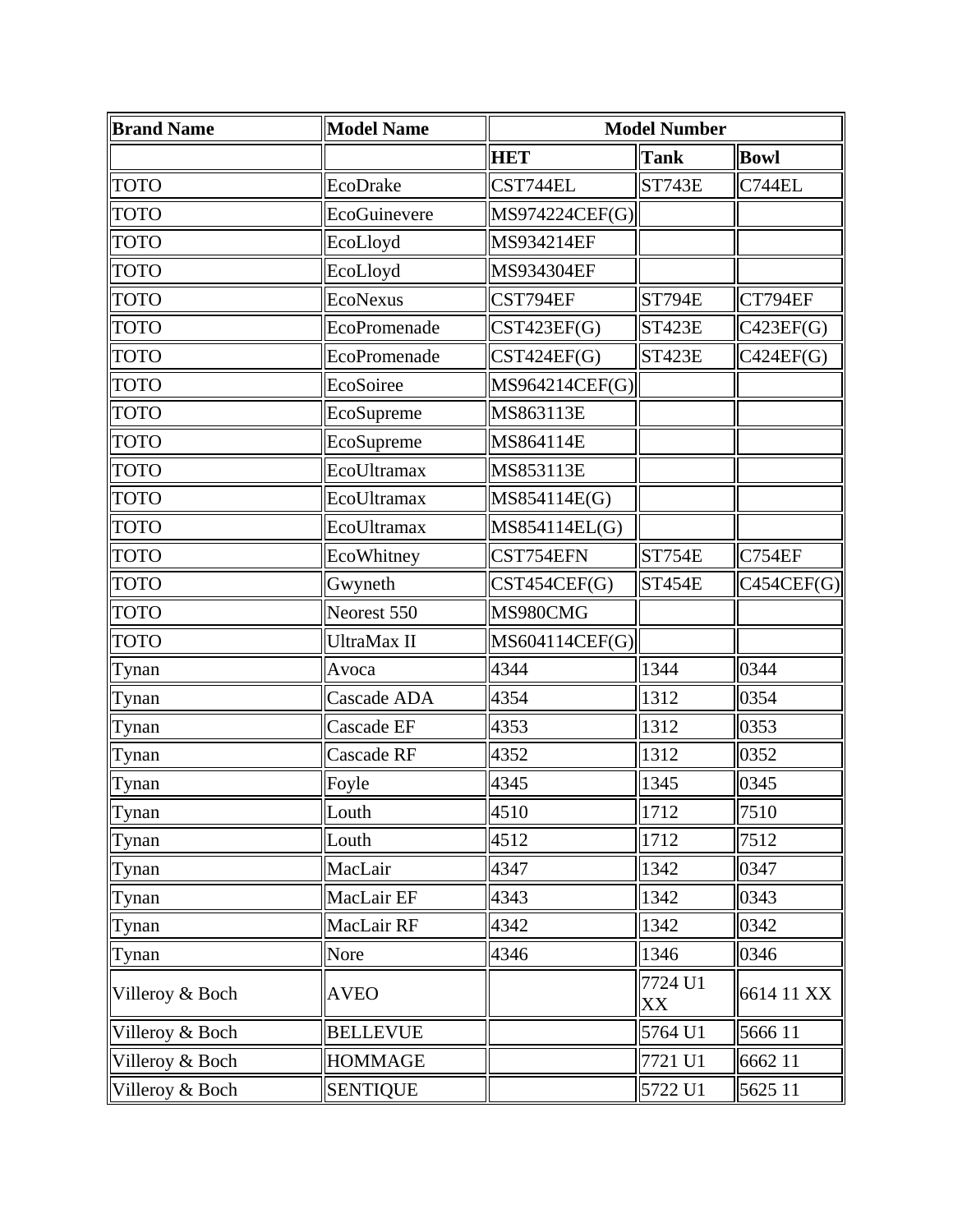| <b>Brand Name</b> | <b>Model Name</b>                           | <b>Model Number</b> |                      |             |
|-------------------|---------------------------------------------|---------------------|----------------------|-------------|
|                   |                                             | <b>HET</b>          | <b>Tank</b>          | <b>Bowl</b> |
| Villeroy & Boch   | Subway                                      |                     | 7723 U1<br>XX        | 6610 11 XX  |
| VitrA             | Evergreen                                   |                     | 5066                 | 5065        |
| VitrA             | Evergreen                                   |                     | 5055                 | 5076        |
| VitrA             | Evergreen                                   |                     | 5055                 | 5074        |
| VitrA             | Evergreen                                   |                     | 5402                 | 5195        |
| VitrA             | Evergreen                                   |                     | 5402                 | 5196        |
| Vortens           | Dali                                        | 5928                | 5201                 | 5101        |
| Vortens           | Delfos                                      | 3130                | 3130                 | 3130        |
| Vortens           | Dominic ADA                                 |                     | 3472                 | 3123        |
| Vortens           | Dominic EL                                  |                     | 3472                 | 3113        |
| Vortens           | Dominic RF                                  |                     | 3472                 | 3208        |
| Vortens           | Dominic Victory                             |                     | 3472                 | 3209        |
| Vortens           | Hurricane                                   |                     | 3473                 | 3140        |
| Vortens           | Hurricane EL                                |                     | 3473                 | 3137        |
| Vortens           | Hurricane RF                                |                     | 3473                 | 3213        |
| Vortens           | Loretto ADA                                 |                     | 3475                 | 3140        |
| Vortens           | Loretto EL                                  |                     | 3475                 | 3137        |
| Vortens           | Loretto RF                                  |                     | 3475                 | 3213        |
| Vortens           | <b>Rhodas DF</b>                            |                     | 3436                 | 3123        |
| Vortens           | Tornado                                     |                     | 3468                 | 3138        |
| Vortens           | Tornado ADA                                 |                     | 3468                 | 3134        |
| <b>Vortens</b>    | Vienna ELX                                  |                     | 3420                 | 3113        |
| Vortens           | Vienna ELX                                  |                     | 3436                 | 3113        |
| Vortens           | Vienna RF                                   |                     | 3420                 | 3208        |
| Vortens           | Vienna RF                                   |                     | 3436                 | 3208        |
| Vortens           | Vienna Victory                              |                     | 3436                 | 3209        |
| Vortens           | Vienna Victory                              |                     | 3420                 | 3209        |
| WaterRidge        | 360380 Two Piece<br>Toilet                  | C21075C             | C600137              | C531082     |
| WaterRidge        | <b>Grace Dual Flush</b><br>One Piece Toilet | C22055C             | C520093              | C540552     |
| Zurn              | EcoVantage Dual<br><b>Flush Round Front</b> | Z5577               | Z5562-<br><b>TNK</b> | Z5575-BWL   |